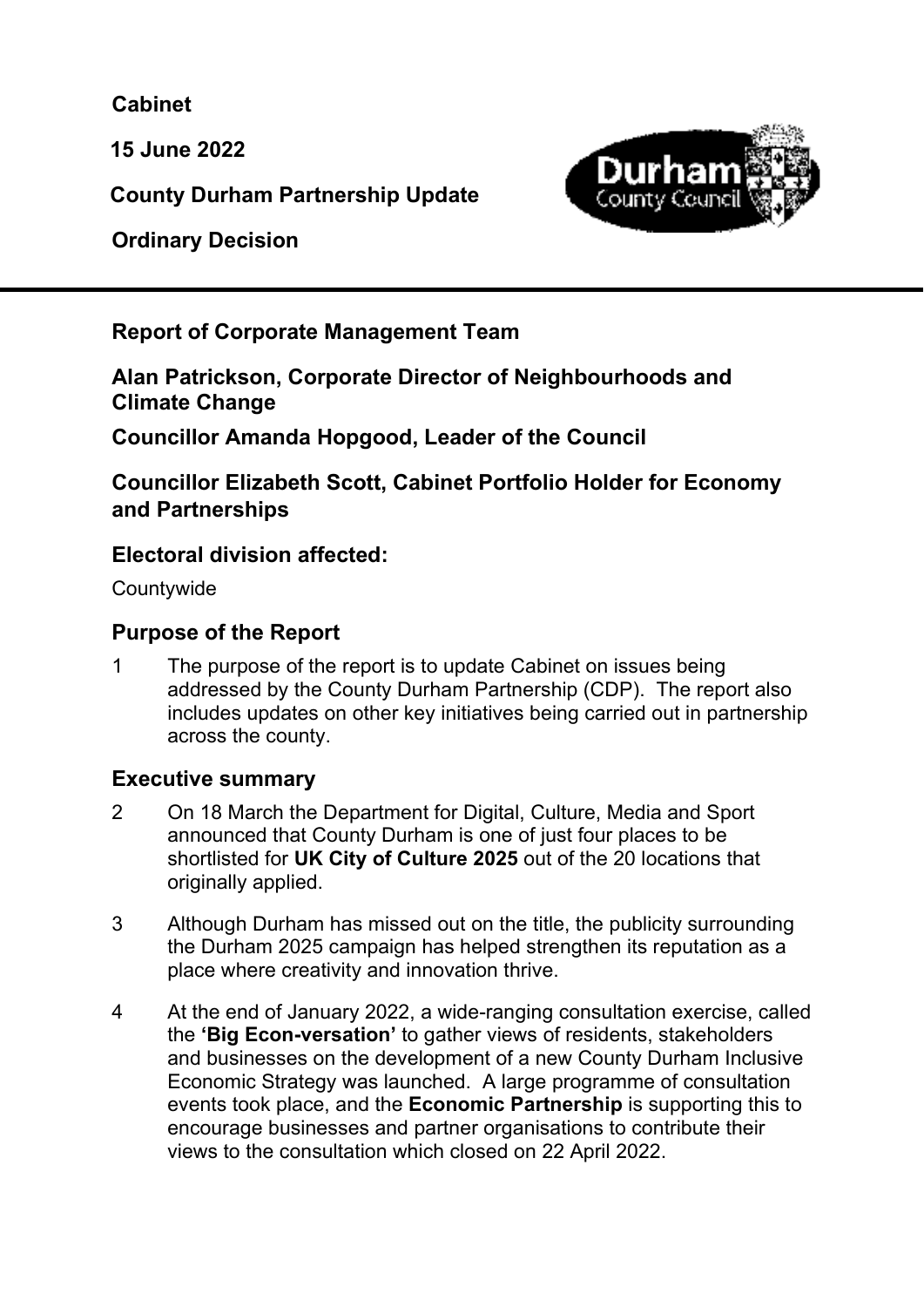- 5 During April / May an independent review commenced of the **'Community Engagement' services** offered by DCC, including the AAP structures, governance, and funding processes to ensure it is fit for purpose moving forward. The outcome of the review is expected in the Autumn.
- 6 **All 14 Area Action Partnerships** (AAPs) have consulted their communities on what their local priorities for the 2022/23 financial year should be via the Countywide 'AAP Priority Survey'.
- 7 Durham's allocation for the **Holiday Activities with Healthy Food** programme for 2022 is **£2,338,740**.
- 8 Durham County Council along with 32 other local authorities across the North East and Yorkshire have been identified as a pilot area by the Home Office and Counter Terrorism Policing for **Publicly Accessible Locations** management in relation to protecting people and places from a terrorist attack. This is a part of the Protect Duty, expected to be enacted in 2023.
- 9 A number of schemes have been developed by the Government to support **Ukrainian Refugees** and the Humanitarian support working group is leading our response.
- 10 The **Advice in County Durham (AiCD) Partnership** is supporting residents to deal with the range of cost of living rises by undertaking a webinar with a range of organisations that can support this.
- 11 Through the work of the AAPs the Council has allocated £59.5 million to **over 10,000 community-based projects**, levering in £69.7 million of external matched funding. Resulting in a funding return ratio of £1.29 for every £1 of DCC investment.

#### **Recommendation**

- 12 Cabinet is recommended to:
	- (a) note the contents of this update.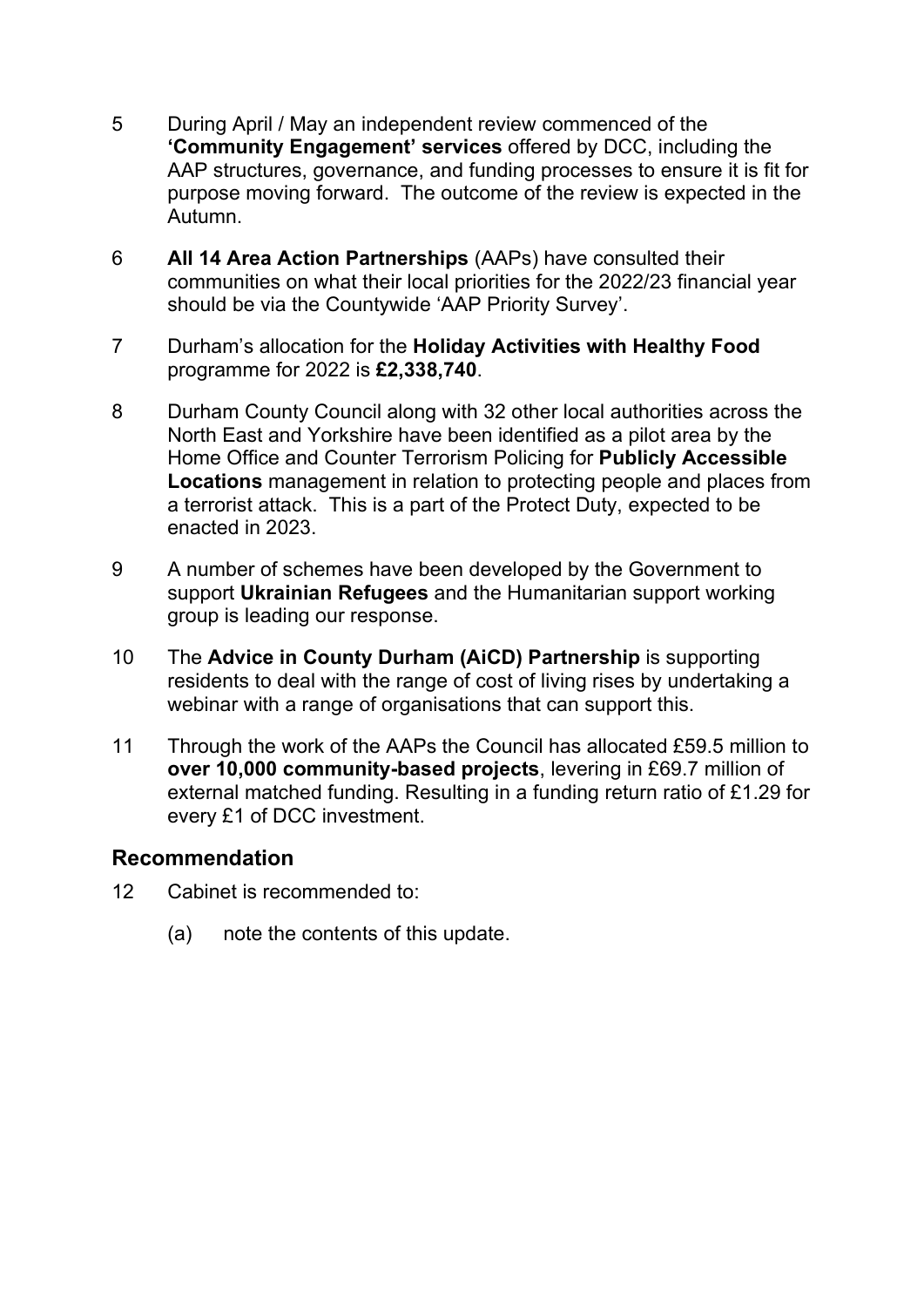#### **Background**

13 The **County Durham Partnership** including the board and forum (which bring together the board and local communities), five partnerships (**Health and Wellbeing Board, Safe Durham Partnership, Economic Partnership, Environment and Climate Change Partnership** and **County Durham Together Partnership**), **Durham Safeguarding Children Partnership** and the **Durham Safeguarding Adults Partnership**, **Better Together VCS Forum** and all **Area Action Partnerships** lead on key initiatives being carried out in partnership across the county.

#### **County Durham Partnership board and forum**

- 14 The **County Durham Partnership** Board met in January and March.
- 15 The January meeting focused on the City of Culture bid and the Armed Forces Covenant which promoted the key principles of the covenant across the County Durham Partnership, which are:
	- (a) no member of the Armed Forces Community should face disadvantage in the provision of public and commercial services compared to any other citizen
	- (b) in some circumstances special treatment may be appropriate especially for the injured or bereaved.
- 16 The March meeting brought the standard agenda item for the past 18 months of Covid-19 to a close with an update about the work that is taking place on transition and living with Covid-19 at a Northeast level as well as local arrangements.
- 17 The March meeting saw the first of a series of regular updates from Thematic Chairs to focus on a key area of their work for the County Durham Partnership. The first was from the Health and Wellbeing Board and focused on the Integrated Care System including the abolition of Clinical Commissioning Groups and what that means for County Durham.

## **UK City of Culture 2025**

- 18 On 18 March the Department for Digital, Culture, Media and Sport announced that County Durham is one of just four places to be shortlisted for **UK City of Culture 2025** out of the 20 locations that originally applied.
- 19 Although Durham has missed out on the title, the publicity surrounding the Durham 2025 campaign has helped strengthen its reputation as a place where creativity and innovation thrive.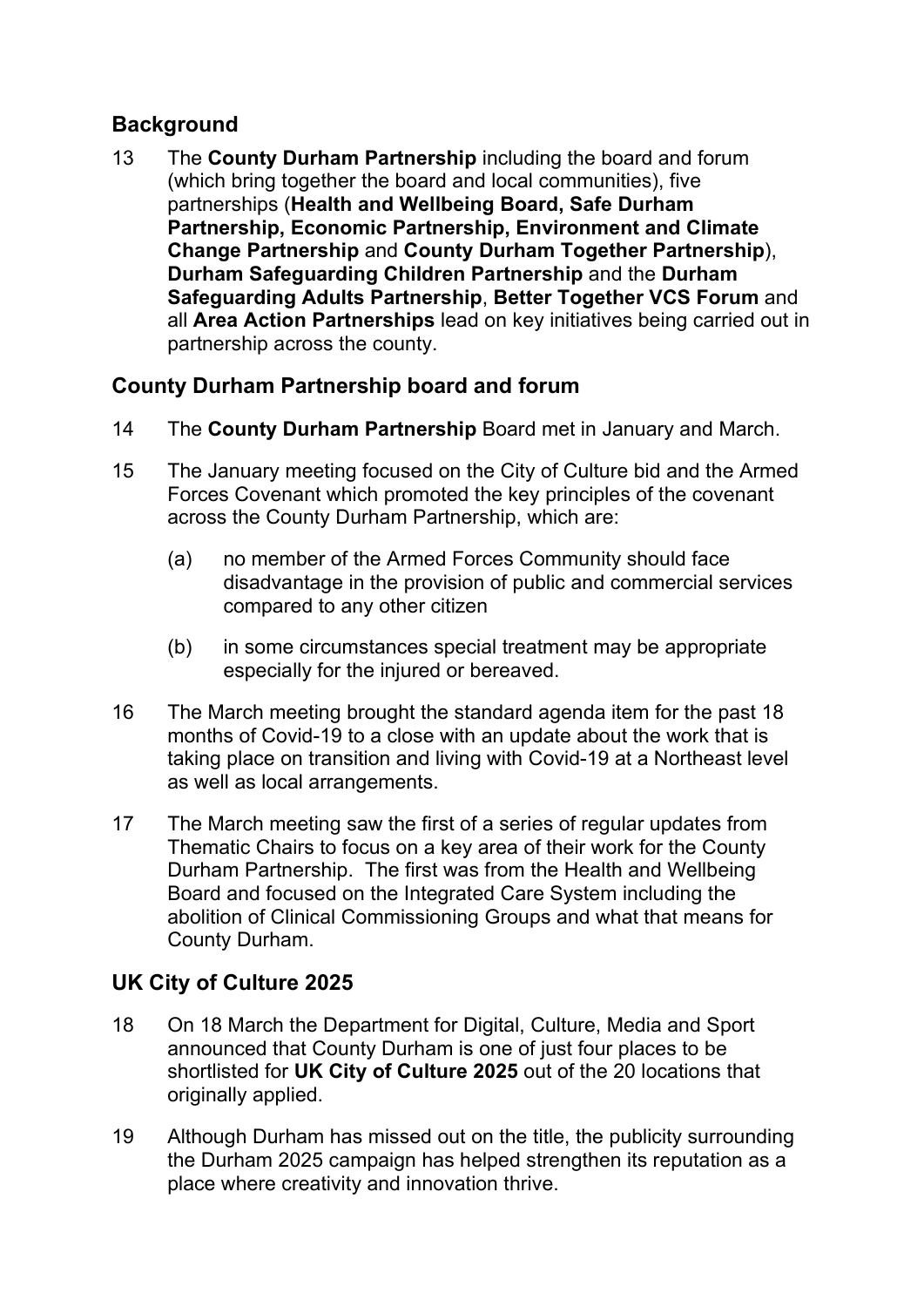- 20 Partners in the bid, the Council, Durham University and Culture Durham are still committed to deliver on the ambitious plans within the bid, creating a county of culture that attracts tourists from across the UK and beyond, delivers thousands of new jobs and improves wellbeing.
- 21 As well as working with local and international artists and producers to create a spectacular programme, the partners will support communities to bring cultural regeneration to their neighbourhoods. This will ensure the whole county is connected and celebrated through art, sport, food and science.
- 22 Thousands of residents, businesses and creative practitioners were involved in the bid's development, contributing a range of ideas. This spirit of collaboration will also live on, with the bonds forged between cultural organisations during the journey stronger than ever before, and many new connections formed.
- 23 For the first time in the competition, County Durham as a runner up, will receive a grant of £125,000 to support the development of key elements in the bid.

#### **Review of Community Engagement**

- 24 An independent review is taking place to review the County Council's community engagement processes. The review will focus on assessing our current structures and governance with a view to ensuring the Council has a community engagement mechanism that provides support for our communities in line with the Council's future vision and priorities and also reflects the needs of the wider County Durham Partnership.
- 25 It is anticipated that the initial review findings will be received in Autumn 2022.

## **AAP priority survey**

- 26 **All 14 Area Action Partnerships** (AAPs) have consulted their communities on what their local priorities for the 2022/23 financial year should be via the Countywide 'AAP Priority Survey'.
- 27 Residents have been asked if anything has changed for them where they live, work, go to school or even volunteer, and have been asked once again to help steer the AAPs' work. AAPs have additional funding to invest in towns and villages and asked what, if anything, will make life in their town or village better.
- 28 The survey took place with 2,490 responses received, numbers for each AAP are as follows: Teesdale AAP (521), East Durham AAP (226),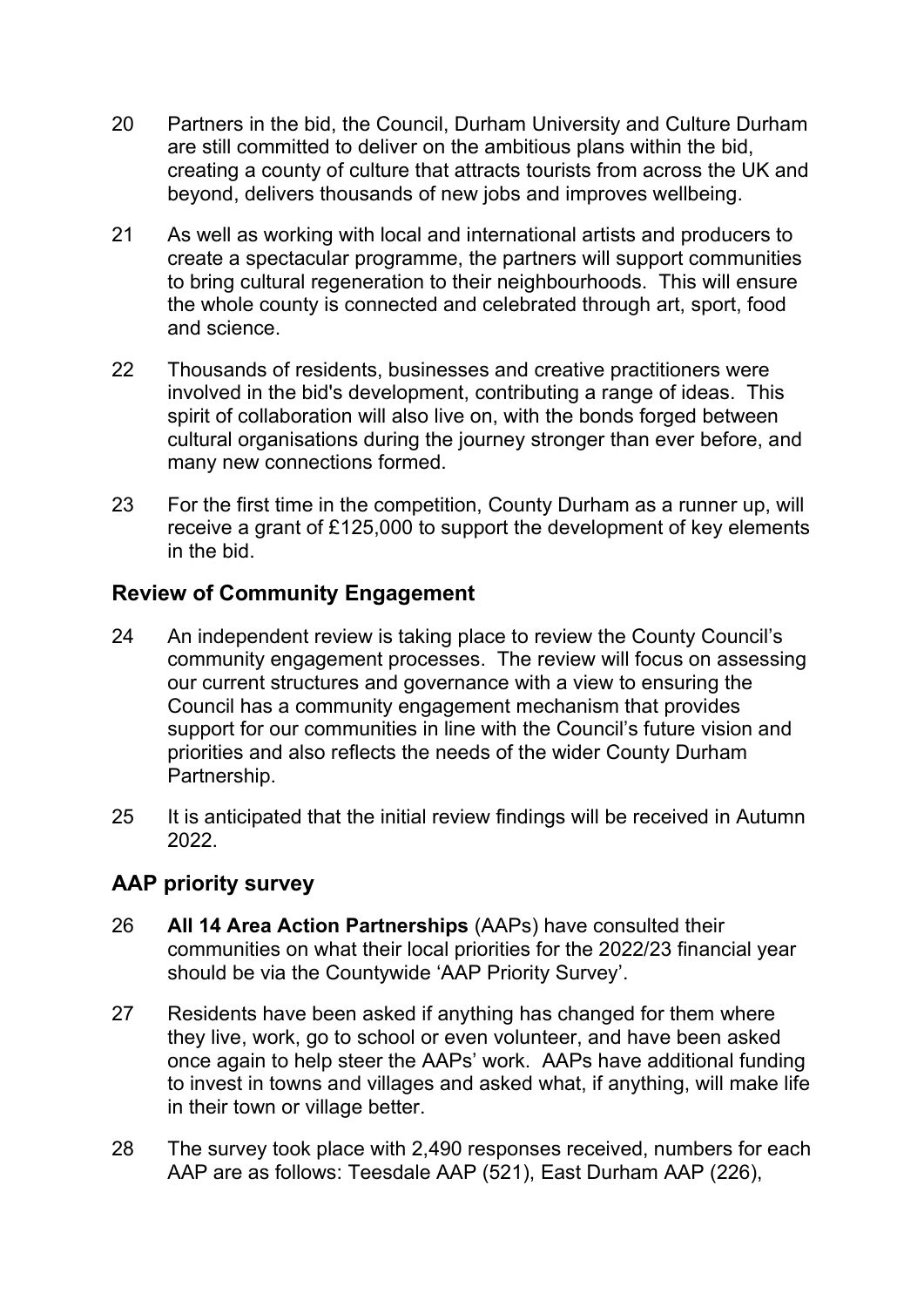Durham AAP (224), Weardale AAP (199), East Durham Rural Corridor AAP (191), Great Aycliffe and Middridge Partnership (190), Bishop Auckland and Shildon AAP (142), Stanley AAP (130), Derwent Valley AAP (128), 3 Towns Partnership (114), 4 Together Partnership (112), Chester-le-Street and District AAP (99), Mid Durham (84) Spennymoor (69).

- 29 An electronic survey method was primarily used to capture views; however, individual AAPs used an array of methods to make the survey as accessible as possible. The survey was promoted countywide, by each individual AAP, through their Facebook pages, e-bulletins, and invitations to all existing AAP Forum members. AAP staff delivered paper-based versions of the survey to key local groups and also attended various local events to promote the survey. Key partner organisations and Elected Members were also engaged, on a countywide basis, to help promote the survey. Partners included: Business Durham, Durham Community Action, Countywide Youth Forum and Upper Teesdale Agricultural Support Services (UTASS).
- 30 Countywide the results of the survey highlighted that:
	- (a) 81.5% of respondents strongly agreed or agreed to keep Community Recovery as a priority for AAPs;
	- (b) 7.4 % disagreed with keeping Community Recovery as a priority for AAPs;
	- (c) 11.1 % % neither agreed nor disagreed with keeping Community Recovery as a priority for AAPs.
- 31 194 people asked to join the forum of their local AAP.

#### **10,000 AAP projects**

32 Through the work of the AAPs the Council has allocated £59.5 million to over 10,000 community-based projects, levering in £69.7 million of external matched funding. Resulting in a funding return ratio of £1.29 for every £1 of DCC investment.

#### **Holiday activities with healthy food countywide programme**

- 33 At the end of 2021, the Government announced a further investment of over £200 million per year over the next three financial years for the holiday activities and food programme (HAF) which follows the successful roll out of the programme across England in 2021.
- 34 Durham's allocation for the **Holiday Activities with Healthy Food** programme for 2022 is **£2,338,740**.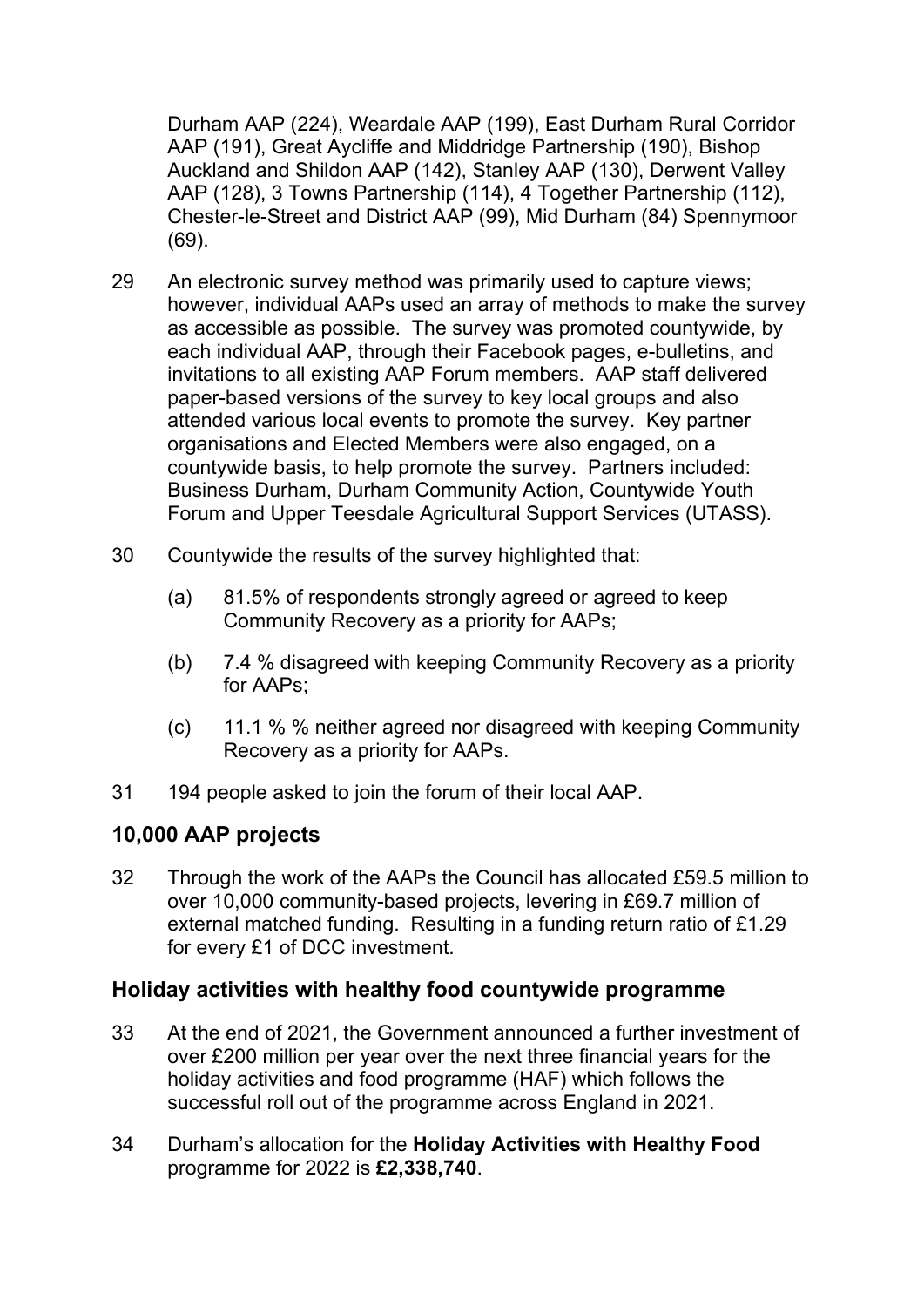- 35 A delivery plan has been submitted to DfE outlining plans for Durham's Fun and Food programme in 2022, and work continues to further develop Durham's Delivery model.
- 36 During 2021, **381** Fun and Food projects were allocated funding for the Easter (90), Summer (129) and Christmas (162) holidays through the funding from the DfE, **engaging 32,423 Children and Young People including 2355 with additional needs**.
- 37 The DfE funding does not include half term holidays, however additional funding was secured from Durham County Council to provide enriching activities and experiences with healthy food for the May and October 2021 and February 2022 holidays, funding 181 different projects in total.
- 38 A dedicated web page has been set up for the project www.durham.gov.uk/funandfood along with a Facebook group https://www.facebook.com/groups/funandfoodcountydurham/. Videos of previous activities can be viewed at Videos of previous activities - Durham County Council

#### **Humanitarian Support**

- 39 A number of schemes have been developed by the Government to support Ukrainian Refugees:
	- (a) Sponsorship Scheme Homes for Ukraine Scheme:
		- (i) People asked to offer Ukrainians a rent-free space in their home or a separate residence for at least six months. Each household housing a refugee will be offered £350 a month, tax-free, for up to 12 months;
	- (b) Ukrainian Family Visa Scheme:
		- (i) Family members of British nationals, UK settled persons and certain others to come to or stay in the UK;
	- (c) Supporting UK based Ukrainians to remain in the UK:
		- (i) Ukrainians already in the UK with a visa will be able to extend their stay by extending their visa or switching to another immigration route, where eligible, even if their visa does not normally allow them to do so.
- 40 The Humanitarian support working group is tasked with working on key issues as follows:
	- (a) Translation services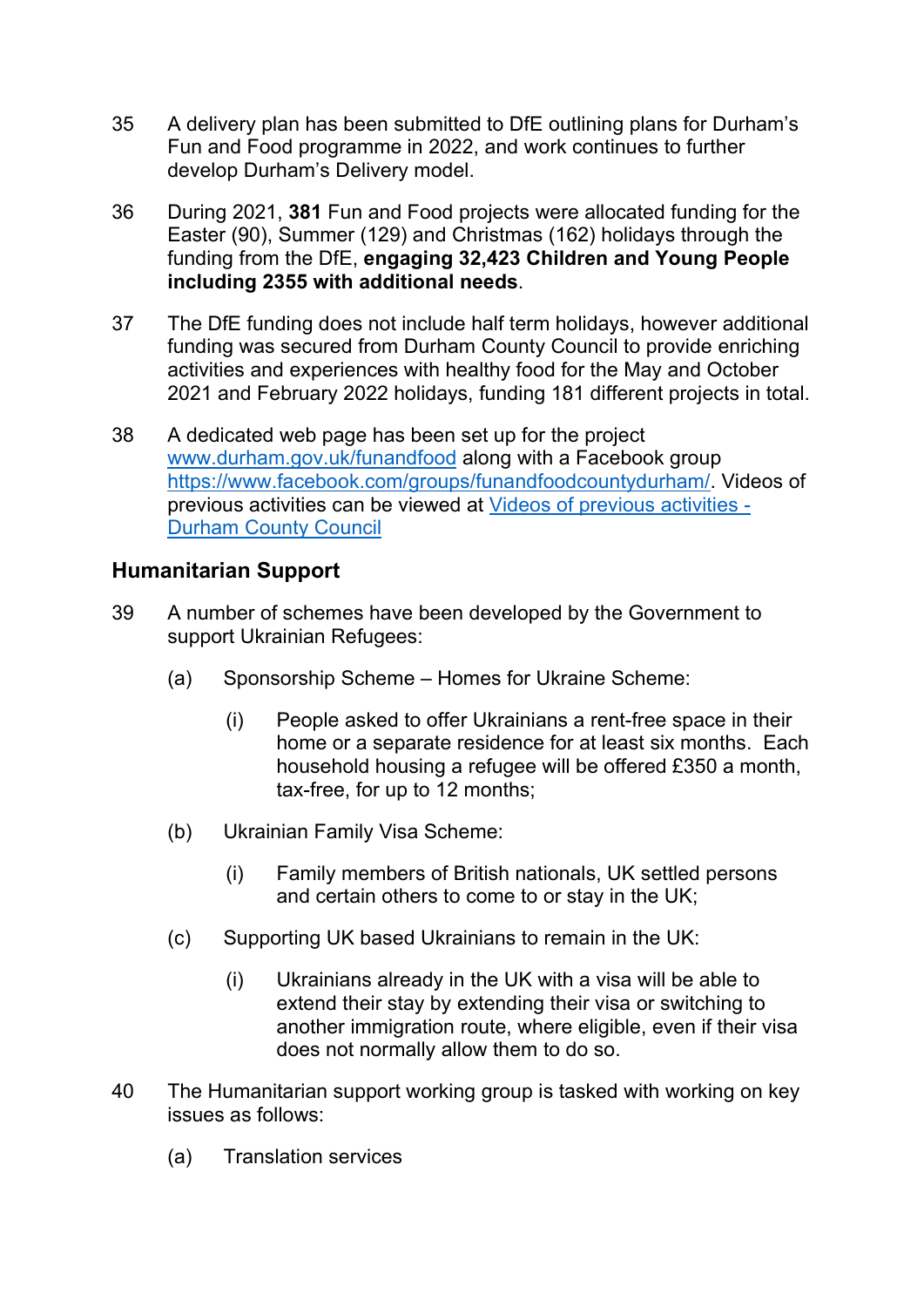- (b) Accommodation inspections
- (c) Wrap around support
- (d) Safeguarding
- (e) Sponsorship connection
- (f) Benefits
- (g) Language support
- (h) Education
- (i) Health care
- (j) Communications.
- 41 Over 130 people have currently put themselves forward for the sponsorship scheme and work is taking place to support both the sponsor and the refugees coming to County Durham.
- 42 The government has informed all local authority areas, including Durham, that they will be part of a wider dispersal scheme for asylum seekers across the country. To support this scheme the Home Office has committed to undertake a new burdens assessment to better understand the costs associated with asylum dispersal.

#### **Cost of living rises**

- 43 The **Advice in County Durham (AiCD) Partnership** is supporting residents to deal with the range of cost of living rises by undertaking a webinar with a range of organisations that can support this.
- 44 Due to the increase in fuel prices and other financial increases to households, the **Advice in County Durham (AiCD) Partnership** hosted a "Cost of Living" webinar for AICD members in April 2022.
- 45 The webinar brought key partners together to demonstrate how collaboratively those providers can support with these increased costs and to give money saving tips to individuals and families who need advice on a range of issues:
	- (a) benefits;
	- (b) energy bills;
	- (c) employment;
	- (d) housing;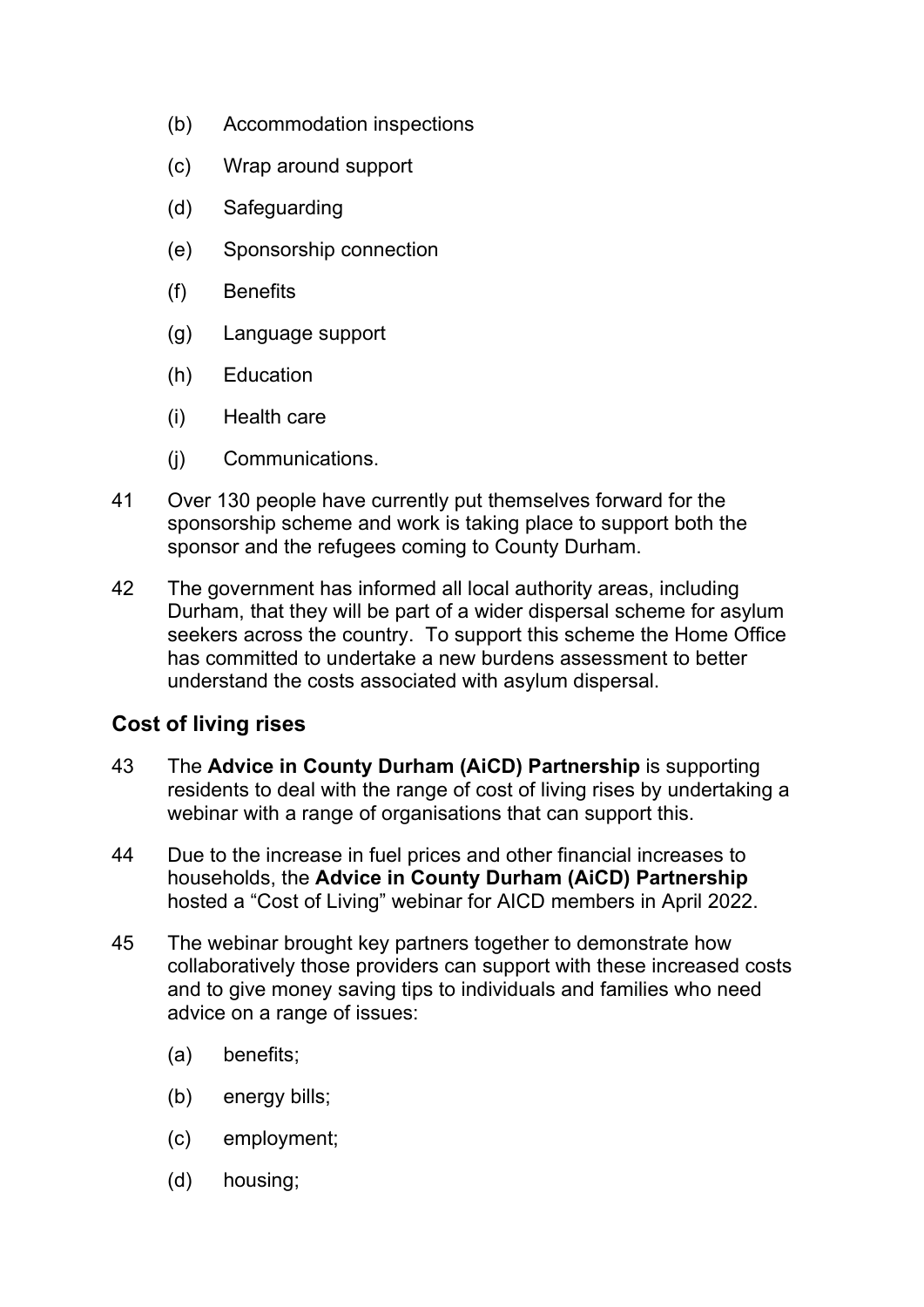- (e) debt management;
- (f) support for those who are in fuel poverty.
- 46 The Partnership has already had a range of successful interventions that have underpinned its work to establish a coordinated referral approach in the county to ensure that there is 'no wrong door' for anyone seeking advice support. These have included the establishment of an online referral portal that supports clients to access services but also brings AiCD members together regularly to share information and best practice, improve the quality of services offered, and undertake training together.
- 47 The Partnership is also in the early stages of commissioning a Network Survey to partners across the County which is being led by Durham Community Action on behalf of the Advice Partnership. This survey will look at:
	- (a) gaps in advice services;
	- (b) digital capacity and provision;
	- (c) training requirements;
	- (d) network expectations and needs.
- 48 This piece of work will form the development of the membership survey tool to ensure it provides the right information to enable AiCD to rescope or reshape the support it provides to the advice sector in County Durham and facilitates the response to the economic and social pressures it faces, particularly as we learn to live safely with Covid-19.

#### **Covid-19**

- 49 The Government published its Living with Covid-19 Guidance in April and moved to a position of managing Covid-19 like other respiratory illnesses.
- 50 The **Health and Wellbeing Board** received an update of the LA7/North East Living with Covid-19 plan which has been developed with key objectives as follows, delivered through five workstreams: settings, governance, oversight and policy, interdependencies for service response, funding, escalation and surge response:
	- (a) provide strategic level co-ordination of the transitional arrangements for our response as it de-escalates into a 'Living Safely with Covid-19' approach;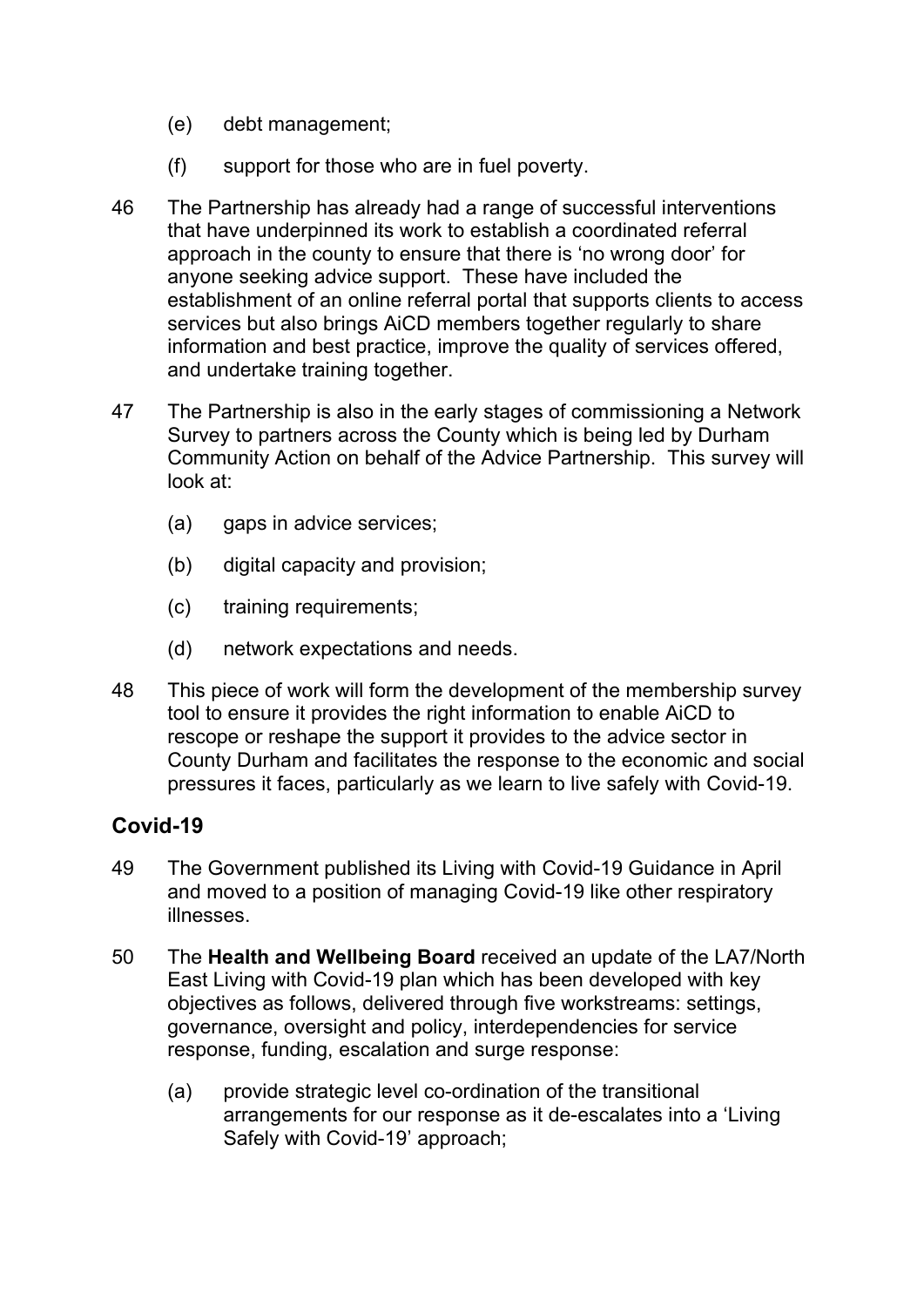- (b) embed the Covid-19 response into the wider Health Protection System;
- (c) inform wider system planning and response;
- (d) take with us the principles and goals in the Local Outbreak Management Plan (LOMP);
- (e) identify lessons learned and retain local expertise, good practice and stronger collaborative relationships;
- (f) build on the strengthened relationship with regional colleagues UK Health Security Agency Health Protection Team and effective regional processes;
- (g) align to regional LA7 programme of work to live safely with Covid-19.
- 51 **Spennymoor AAP** has provided funding to the Saint Pauls Centre to operate the Moving On project. The initiative is designed to support vulnerable people who have been isolating during the Covid-19 pandemic to start attending a range of activities to reduce social isolation and enable more social interaction to improve individuals' mental health and wellbeing. A range of monthly events have been developed to support this objective which include:
	- (a) organising an exhibition of art and photography work;
	- (b) games/film afternoons which will encourage people away from the support group setting by helping them to move forward into some form of normality, through building their confidence and self-esteem by participating in group activities;
	- (c) bereavement support research has shown that people who have suffered a bereavement of a close friend or family member during the pandemic, need additional support. A new group is being established with support from local health practitioners in Spennymoor to provide additional support to individuals who have been affected by a bereavement;
	- (d) Supper Club will bring people together to enjoy a meal and a local speaker will also attend these sessions.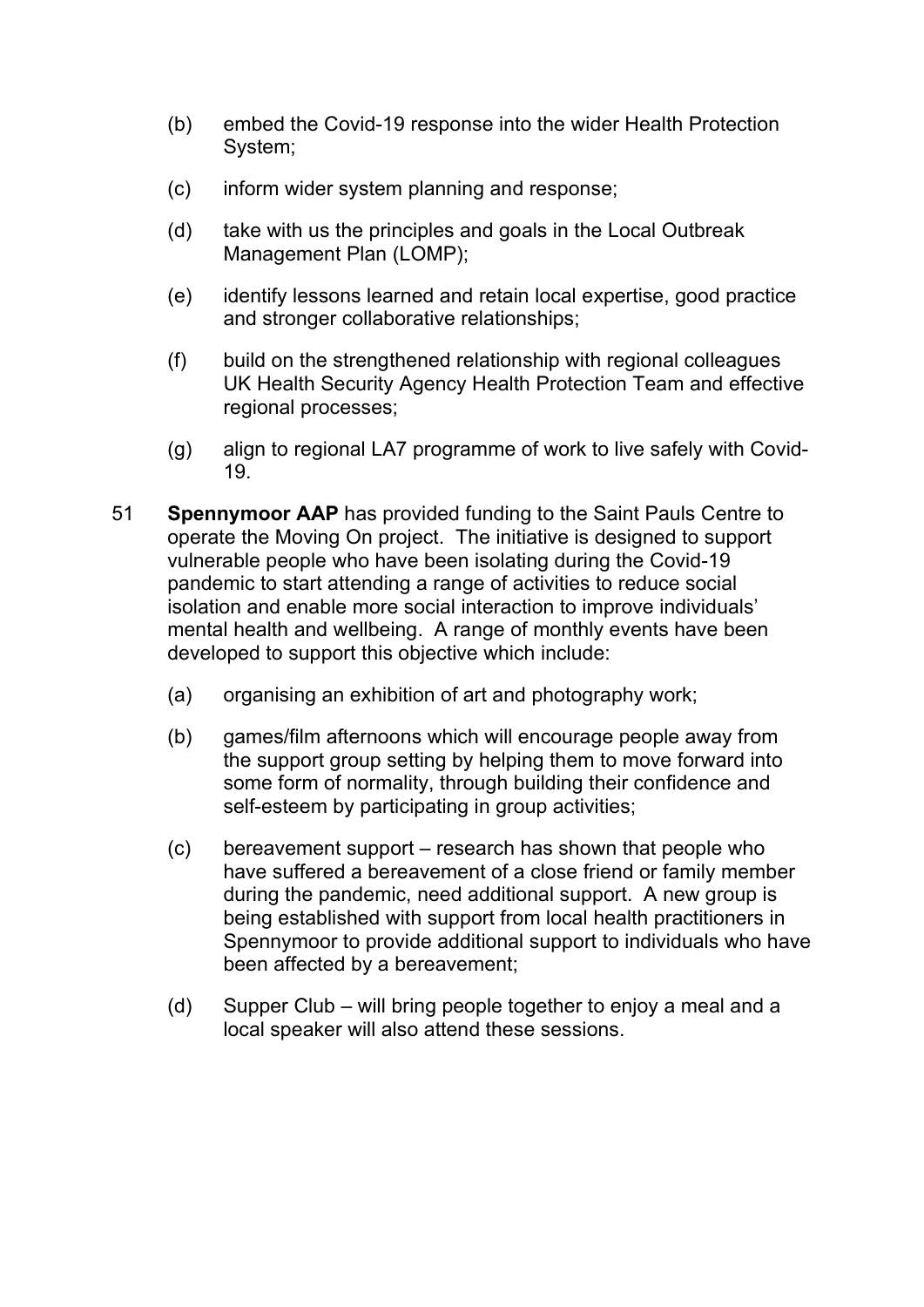## **Vision 2035: More and better jobs**

52 The **Economic Partnership** has supported a wide-ranging consultation exercise, called the 'Big Econ-versation' to gather views of residents, stakeholders and businesses on the development of a new County Durham Inclusive Economic Strategy. Between January and April 2022, a large programme of over 80 consultation events for the public, businesses and partner organisations to contribute their views were attended by over



1,500 people. Survey responses included 443 from young people and 93 from businesses. These will now be analysed and used to inform the next stage of the development of the strategy.

- 53 A **Faith Focus Group** with representatives of different faith communities took part in a faith focus group as part of the big Econversation. They considered the question of what an inclusive economy means and highlighted the importance of ensuring fairness, equality, social justice, and balancing growth with sustainability. A strong case was made for encouraging organisations and businesses to become accredited real living wage employers to increase job retention and enable employees to contribute more to the local economy thus making it more inclusive and sustainable.
- 54 Delivery of the **Towns and Villages programme** is currently accelerating with significant activity across all investment themes. Enquiries for support from retail businesses continue to rise with 192 enquiries for retail business support received by the Community Economic Development team during 2021/22. This in turn led to 19 businesses receiving building grant support, returning eight properties into productive use and supporting the creation of 39 FTE jobs. Property reuse applications remain strong, while vulnerable buildings remain a focus across the County with works to demolish the former Trust Building at Horden undertaken during quarter 1 2022/23. £625,000 has been spent to date on minor improvements to Neighbourhood Retail Parades to date with 38 areas scoped for potential improvements.
- 55 Repurposing property to meet current and emerging needs continues with three schemes currently being progressed to create new residential accommodation units at Shildon, Coundon Grange and Chester le Street, while work is ongoing with AAPs and Durham Community Action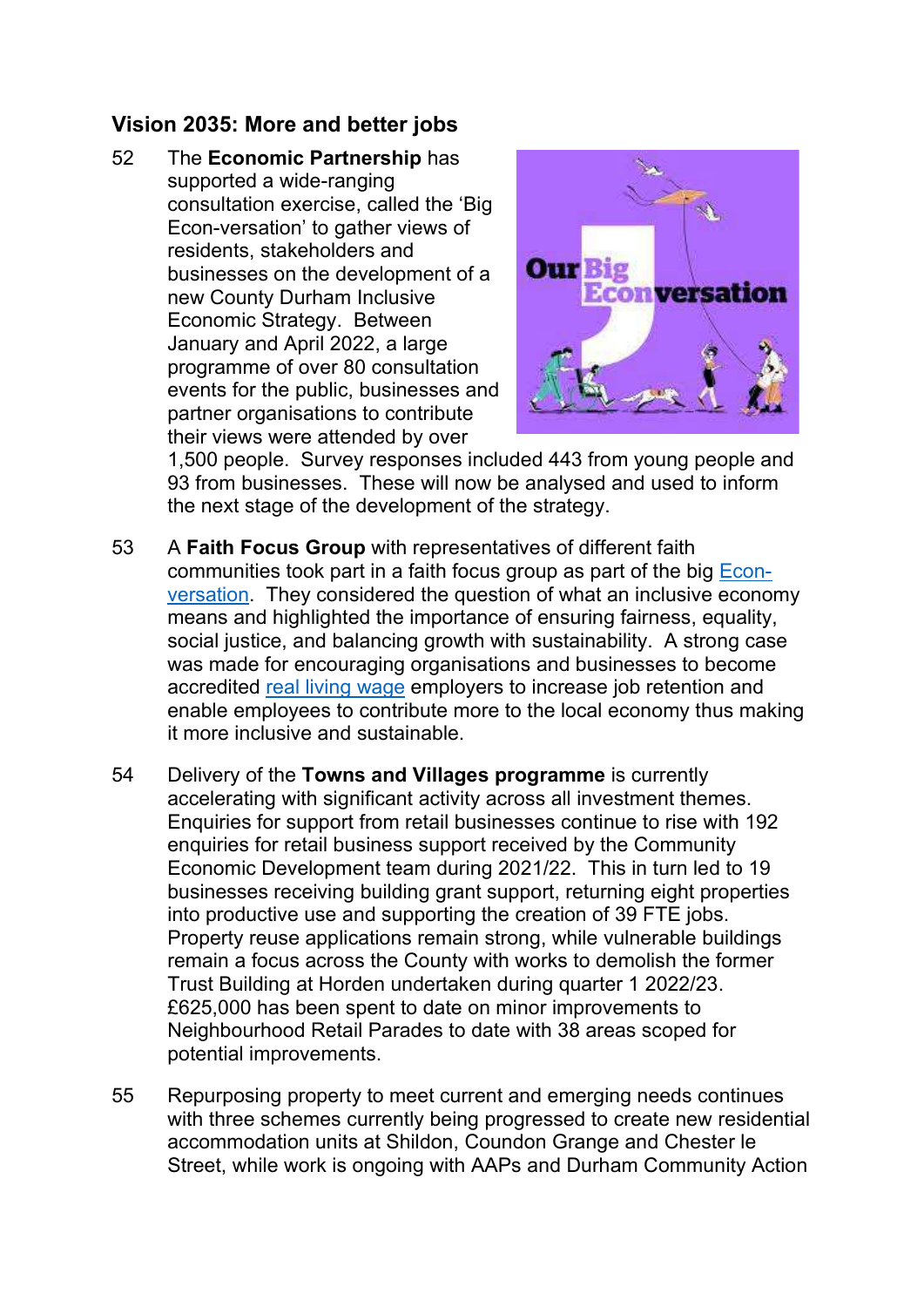to identify community facilities requiring support in order to alter their service offer to local communities as part of the Community Resilience project.

- 56 The Towns and Villages programme also continues to address opportunities to improve open spaces through the continuation of Enhanced Environmental Maintenance programmes in settlements including Peterlee, Coundon and Tudhoe. A significant feature of the last consultation round, undertaken through the AAPs, was a focus on creating more walking and cycling opportunities within the County, including establishing links between residential and town centre areas and the established walking and cycling network. As a result, work has now commenced on the design and delivery of a £3.75 million walking and cycling investment programme which will see new routes brought forward, improvements to existing routes and some feasibility work for new stretches of connections.
- 57 At a local level, the allocation of Towns and Villages funding to each AAP has led to the formation of Task and Finish groups under all 14 AAPs with a significant number of new project opportunities being identified. These will be explored for funding not only under the current AAP Towns and Village funding but also through a closer alignment with monies available through s106 planning obligations or as schemes which may fit under other emerging funding opportunities.
- 58 **Chester-le-Street AAP** has funded the Town Centre Marketing Project, designed to support Chester-le-Street town centre retailers as they recover from the pandemic. This project comprises of different elements:
	- (a) a new town centre map and notice board;
	- (b) further support for the shop Chester-le-Street campaign;
	- (c) further support for the roll out of ROAM (digital tool which can be used by local businesses to promote offers and events);



- (d) a selfie wall for the town.
- 59 The town map will depict landmarks rather than businesses and will be professionally designed. It will be A2 for display in the notice board and could also be reproduced in smaller sizes to hand out.
- 60 **4 Together AAP** supported REACH (The Cornforth Partnership) to provide opportunities for individuals to access structured mentoring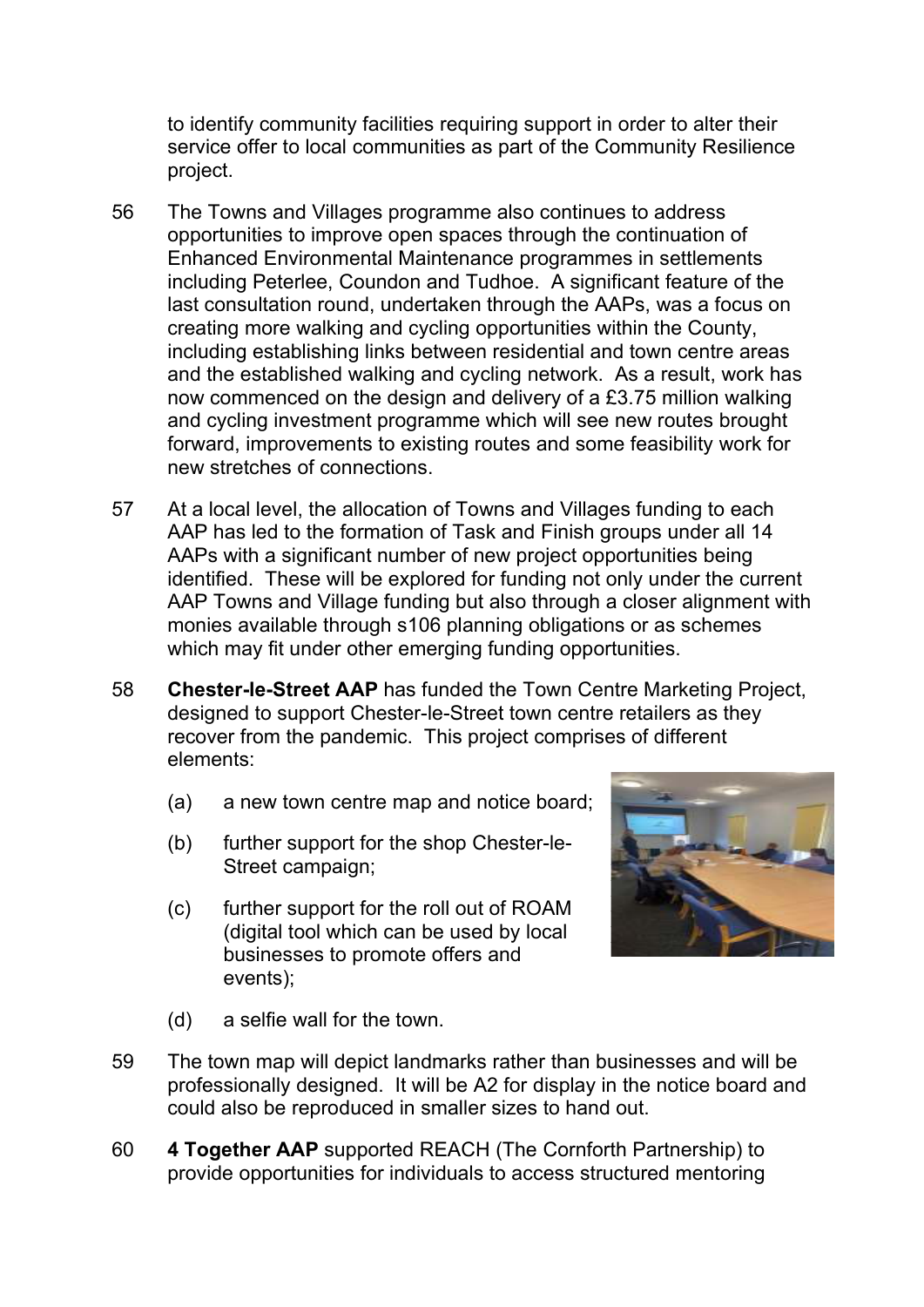support to aid them to build financial resilience, upskill, re-train and move closer to the employment market. Examples of how individuals have been supported include:

- (a) 4 participants have completed and achieved their Level 2 Working as a Door Supervisor Qualification and received their licences;
- (b) 5 participants have gained employment, 3 from completing their Security Industry Authority qualifications and obtaining their licences, and 2 in Amazon Bowburn, one of which has been given a permanent contract;
- (c) 1 participant completed their Level 2 Food Safety Qualification online. She had never used a computer before but with the support from staff managed to complete and achieve this;
- (d) 4 new participants with various support including job search, general information, advice and guidance, housing and benefit advice;
- (e) 1 Participant after helping him with moving after a relationship breakdown has moved into further education in engineering. He was also supported with household items.
- 61 **Stanley AAP** are supporting STEAM Ahead CIC with funding to deliver a Supporting Social, Emotional and Mental Health (SEMH) through a child-centric Science, Technology, Engineering, Arts and Maths (STEAM) activities project. This six-week project, working in conjunction with a local wellbeing charity and chartered child psychologist will support children to improve their mental health and wellbeing, through the delivery of skills-focused activities within the area of Science, Technology, Engineering, Arts and Maths (STEAM). The activities support children to become upskilled in considering potential careers within the Science and Technology sector, as well as improving their own skills to be the best version of themselves possible. Once successfully complete, the evidence of impact from the pilot scheme will be used to roll this out across the county into local schools, improving the support offer to children locally.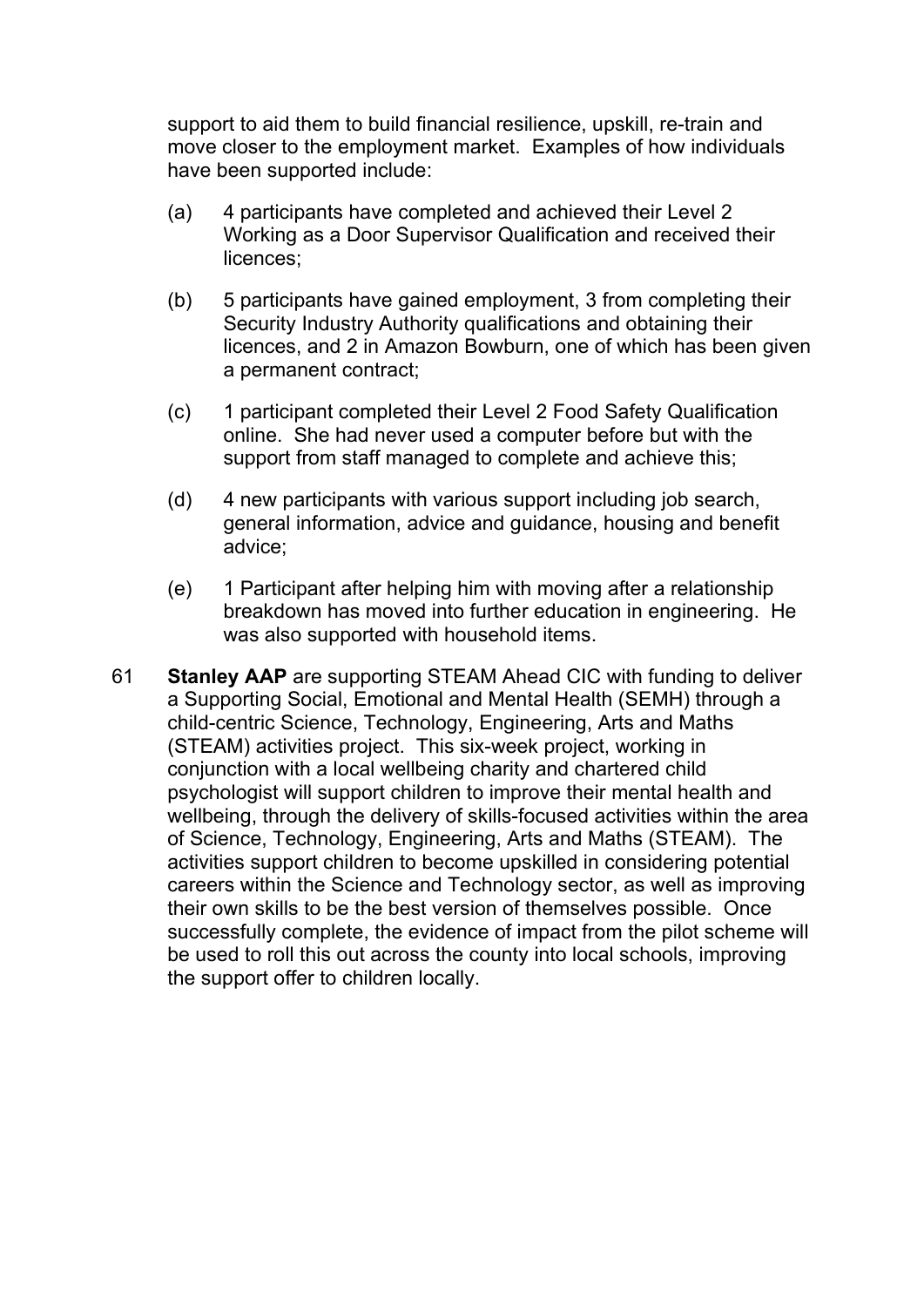62 At the **Economic Partnership** meeting in March 2022, the Chair of the

**Environment and Climate Change Partnership** attended for a presentation and discussion about how the two partnerships can work together to promote growth of the green economy and business participation in the environmental agenda.



63 A number of areas of

collaboration were discussed including the development of a practical toolkit for small and medium enterprises (SMEs), opportunities for knowledge transfer from larger businesses to small companies, promotion of the Business Energy Efficiency Programme (BEEP) programme, building of capacity for future 'green' market opportunities and designing in environmental goals to mainstream business support. A small group has been convened to progress this work.

- 64 During February 2022, the Government provided pre-launch guidance for the **UK Shared Prosperity Fund (UKSPF).** The guidance confirms that all areas of the UK will receive an allocation via a funding formula rather than a competition, and local authorities will lead the management of the funds in their areas. The guidance outlines a key role for partners and stakeholders to work with local authorities to develop a local Investment Plan which will form the basis for the commissioning of UKSPF activities. The first meeting of the UK Shared Prosperity Fund subgroup took place on 22 April and membership consisted of Board member organisations', specialists in external funding, and will be used as the technical group to support the **Economic Partnership**. County Durham received £30.8 million from the UKSPF and £2.8 million Multiply which needs to be spent as part of a three-year plan in the following priority areas:
	- (a) communities and place;
	- (b) supporting local businesses;
	- (c) people and skills.
- 65 A Local Investment Plan needs to be submitted by between 30 June and 1 August with an anticipated date for first Investment Plans to be approved in October 2022.
- 66 Previously, County Durham as a Transition Region. had a ring-fenced allocation of €156 million (£121.7 million) for EU funding for the 2014- 2020 programme.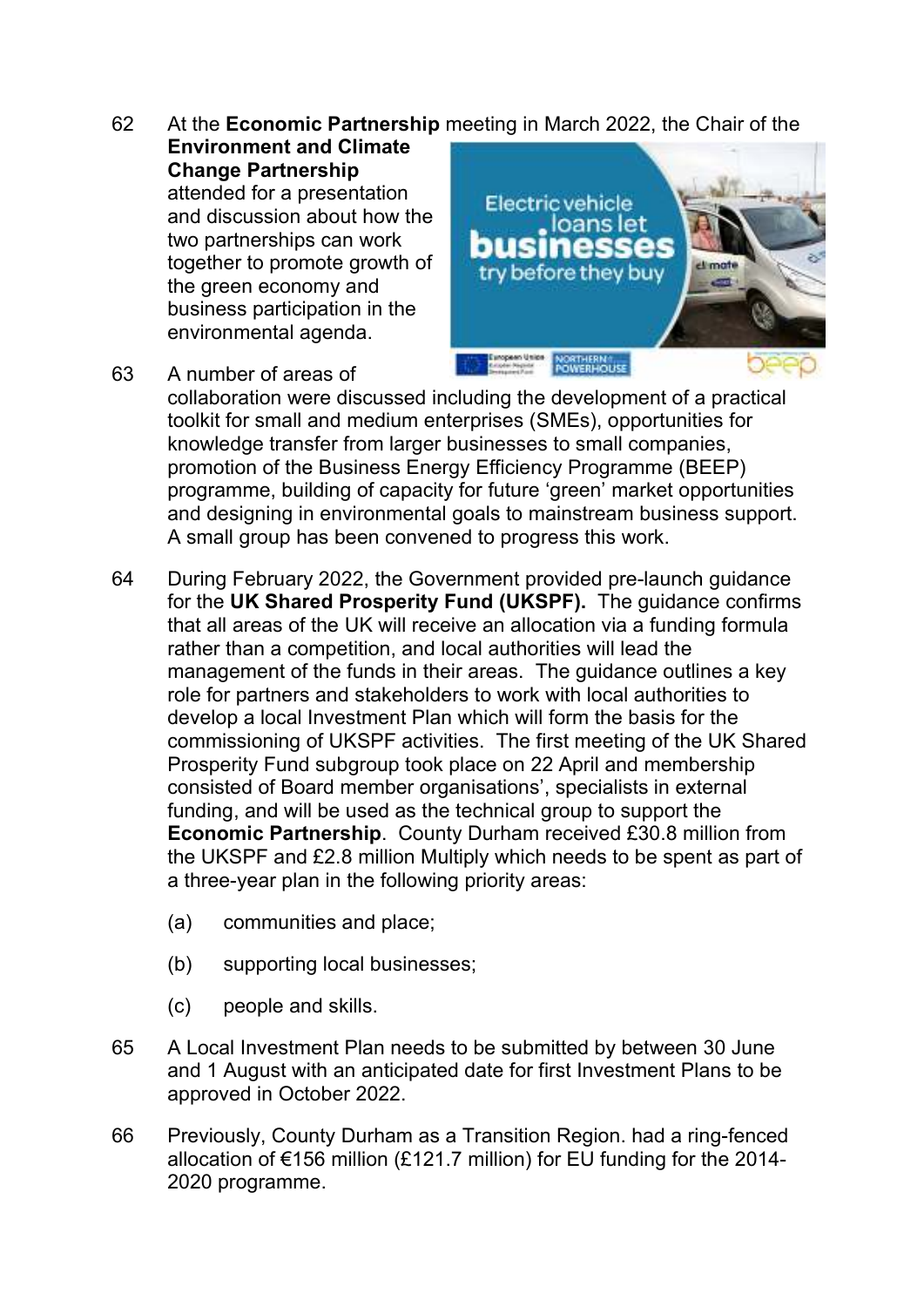- 67 Consultation will be undertaken with key stakeholders and other existing consultation will also be used to help in developing the offers including the Big Econ-versation. Cross border collaboration and opportunities are also to be considered as part of this. The next stages for the group were agreed to form themed technical groups with members that understand funding based on subject matters:
	- (a) community and place;
	- (b) creating jobs and networks;
	- (c) innovation;
	- (d) town centre footfall and markets;
	- (e) people and skills.
- 68 Each group will look at investment priorities using an evidenced based approach and take into account funding from elsewhere as well as balancing innovation with what we know already works.
- 69 In partnership with Spennymoor AAP, **Bishop Auckland and Shildon AAP** has funded the South Durham Enterprise Agency to deliver Pandemic Business Support Grant for new and existing businesses in the Bishop Auckland and Shildon and Spennymoor areas. The funding will match



Supporting business recovery following the pandemic

Community Led Local Development funding which without AAP intervention would have been lost.

70 The project has created a small business Pandemic Recovery/ Restart Grant aimed at SMEs located in, and residents of the Bishop Auckland and Shildon and Spennymoor AAP areas. The grant supports businesses to recover, grow or sustain their operations and will be eligible for capital and revenue purchases. SMEs will be located in (or locating in) the AAP areas and be able to demonstrate a clear adverse effect on their business caused by the pandemic or changes in market behaviour or a clear opportunity to grow, change or pivot as a result of the same.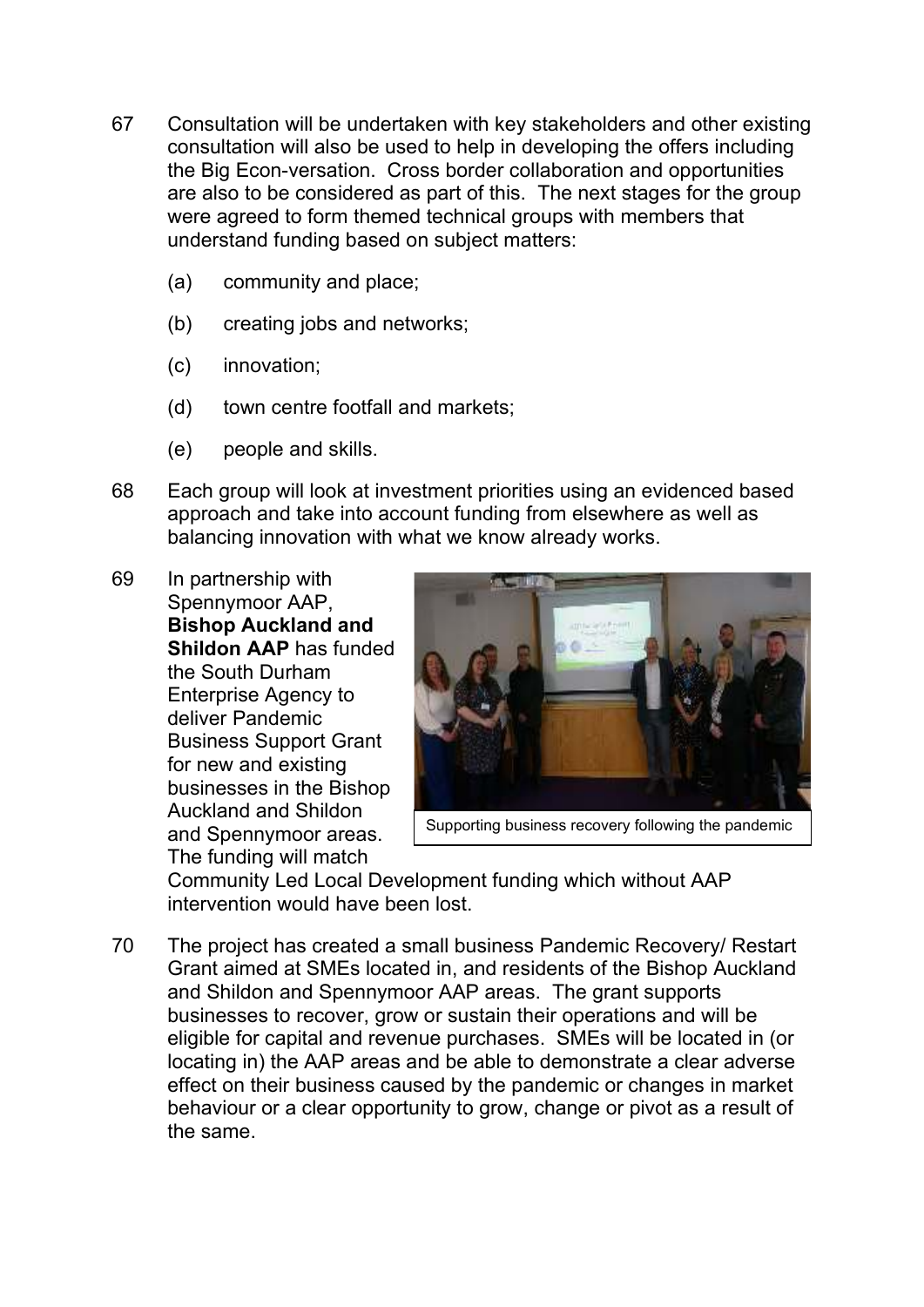- 71 Individuals seeking to start small businesses will be supported with the availability of a capital and revenue grant. Programmes funded elsewhere will support the individual with a business plan and appropriate start-up support, leaving the grant fund to help the individual raise the necessary start-up capital for their venture.
- 72 The project encourages and supports sustainable businesses and sustainable business ideas. Net zero, sustainability issues and environmental stewardship will be encouraged within the support and the project will be fully committed to net-zero.
- 73 **East Durham AAP** have supported East Durham Business Service to support fledgling businesses that may have struggled as a result of the pandemic or returning to normal function afterwards. A variety of businesses have come forward for this support including a local community radio venture.
- 74 Our **Armed Forces Forum**, which brings together public sector partners with representatives of the military and charities supporting veterans, met in March. They heard from the Career Transition Partnership (CTP) which is the official provider of resettlement to the Ministry of Defence offering a comprehensive package of support to service leavers to help them make the transition into employment. Work is underway to look at how the CTP can develop better links with the council to bolster the success rate of those who apply for jobs using our guaranteed interview scheme for veterans. Links have also been established with Building Heroes to offer veterans work experience taster sessions, apprenticeships, employment support, and links to contractors of major developments across the county for onsite training and potential employment.

#### **People live long and independent lives**

- 75 Following the success of the virtual County Durham Care Partnership Executive (CDCPE) Forum on 29 November, the next meetings have been arranged for 20 June 2022, to facilitate discussions ahead of the Integrated Care System (ICS) implementation in July, and 29 November 2022, to facilitate timely discussions around winter planning / preparedness.
- 76 Plans are progressing regionally for the Integrated Care System/Integrated Care Board, and a development session took place on 15 March 2022 with **Health and Wellbeing Board** members, where Dr Neil O'Brien outlined the developing picture and presented the operating framework. Feedback from the session was fed into the ICS programme board's survey to ensure Durham's view is represented and can influence the next stage of development of the ICS at a place based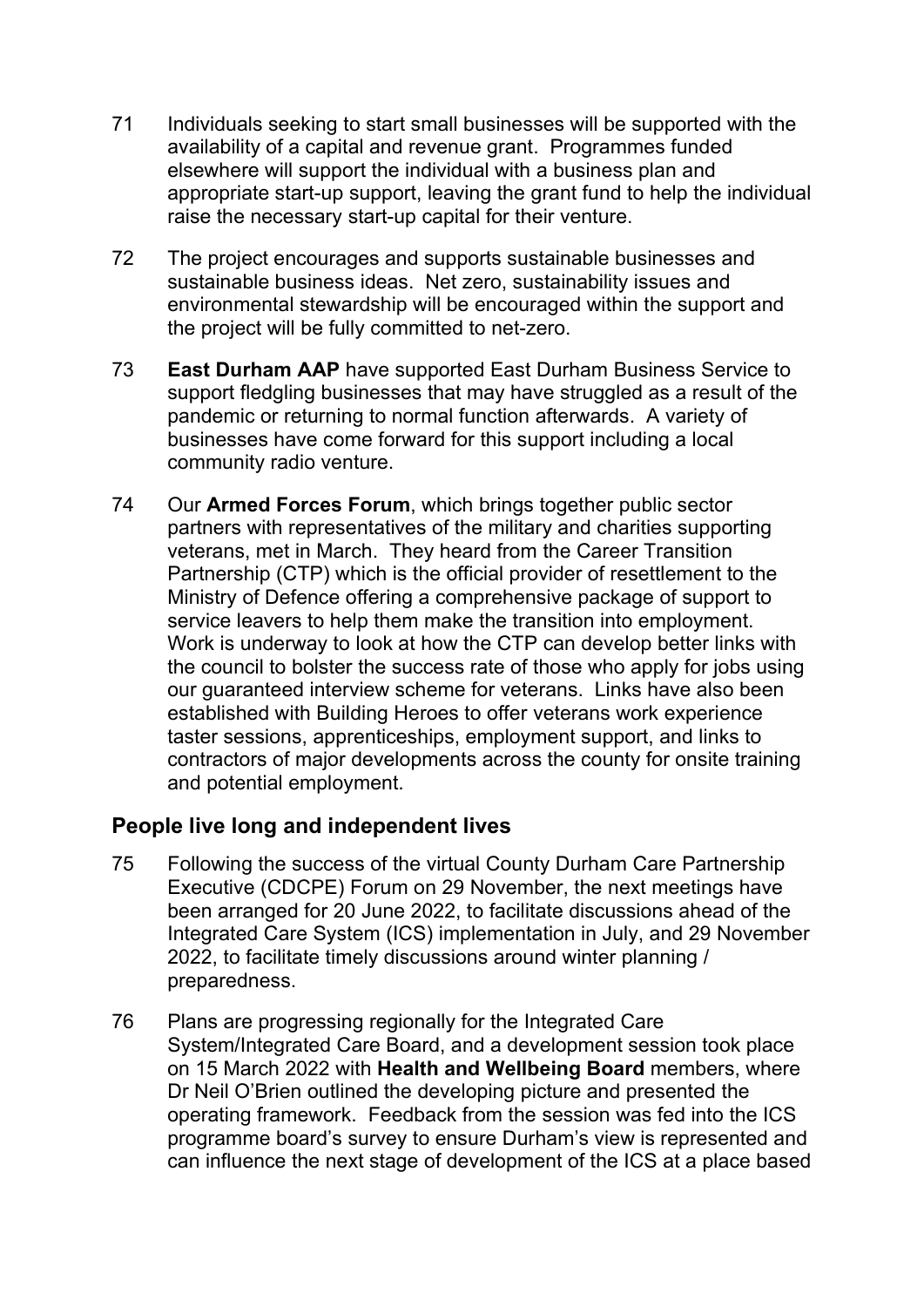level, with strong views expressed that County Durham is not disadvantaged in the new system, that elected member engagement is extended to the sub-regional level and we ensure the future system takes account of our Joint Strategic Needs Assessment and the Joint Health and Wellbeing Strategy. The new Chief Executive for the ICB attended the Health and Wellbeing Board on 11 May to discuss her vision for the area as well as answer questions relating specifically to County Durham and our aspirations.

- 77 The **VCS Better Together Forum** which brings together senior leaders of countywide and specialist VCS organisations continue to meet on a regular basis to share best practice and look for opportunities to collaborate. A key focus is looking at how VCS organisations can play their part in the new Integrated Care System (ICS) and being realistic about expectations for both commissioners and providers.
- 78 Smoking is the single largest cause of preventable deaths and one of the largest causes of health inequalities, and a range of tobacco control work continues to support the ambition to reduce smoking prevalence across County Durham to 5% or less by 2025 (2030 for pregnant smokers, manual groups and those with mental health issues).
- 79 The **Health and Wellbeing Board** received a Smoking update in January 2022, which was followed in March by a presentation from FRESH asking 'can smoking really end'? Ten high impact actions for the local authority were presented, as well as some low-cost policy intervention suggestions to de-normalise smoking. It is felt that smoking can be addressed, however bold action will be needed. On the back of the presentations, the Chair of the Health and Wellbeing Board wrote to local MPs to lobby for their support for a "tobacco levy" on manufacturers to put back into the health and care system.



- 80 The current Children and Young People's Strategy 2019-2022 comes to an end this year and is due for review. Coproduction sessions have taken place with children, young people, parents and carers to develop a new Children and Young People's Strategy. The "Growing Up in County Durham" Strategy will be based on what is important to those who use and need support from services.
- 81 **East Durham Rural Corridor AAP** supported a project providing sports packages for teenagers at Trimdon Village Hall, which engaged with teenagers, delivering sports equipment to each household and having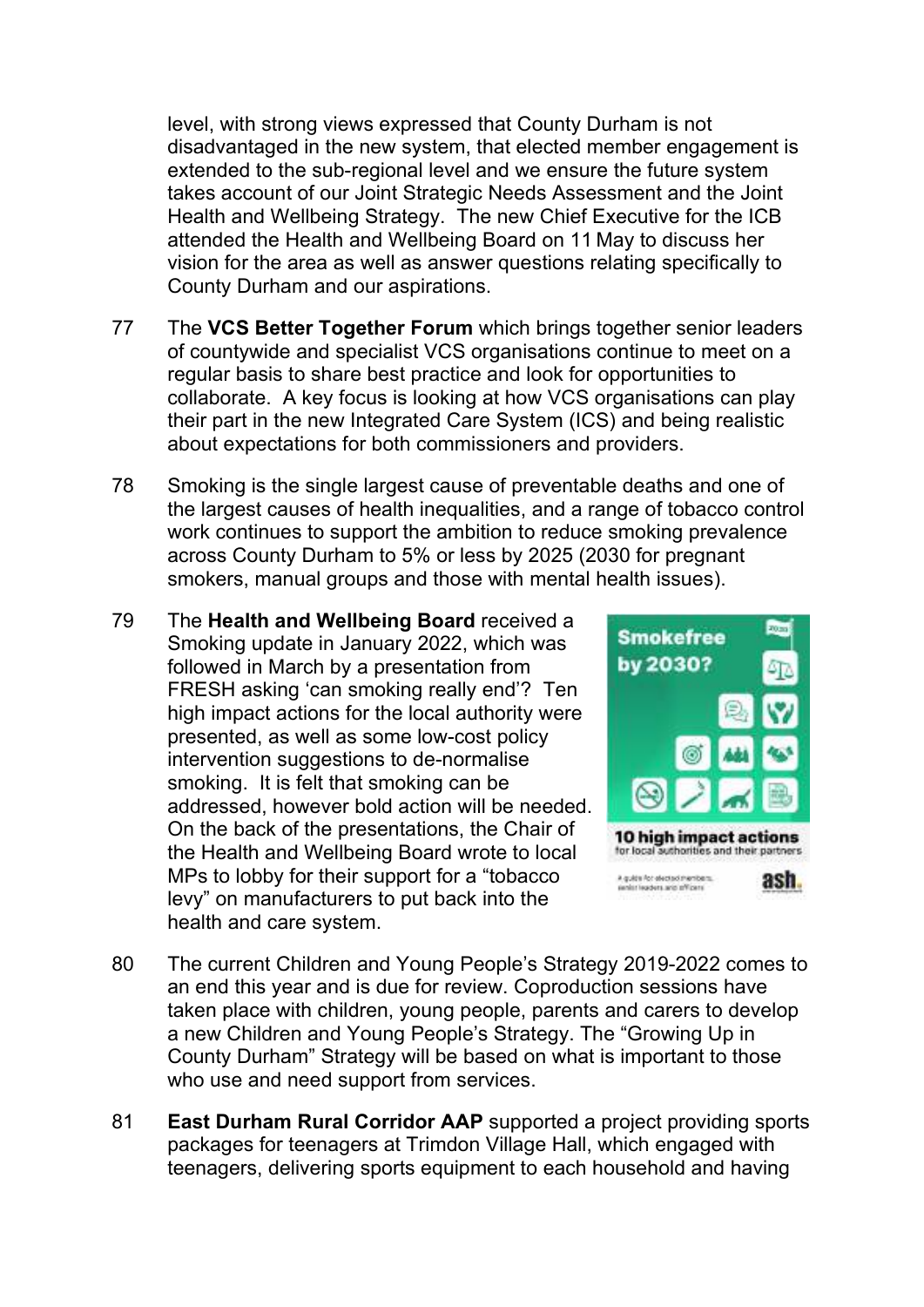access to larger sports equipment so that parents and teenagers could interact with each other more within Trimdon Village and Trimdon Grange. Each child received their own sports and healthy food pack.

- 82 This project engaged with over 50 individuals, supported 2 community facilities and 4 volunteers were involved in the project.
- 83 From 1 April 2022 the Leisure Centre discount rates already available to serving personnel and reservists was extended to include veterans of all ages. Our Public Health team are currently carrying out a Health Needs Assessment for Veterans in County Durham. We know from national research that whilst people in the military are very active it can often be a challenge to maintain physical activity on leaving the armed forces. Extending the discounts to veterans is not only an expression of our **support for the Armed Forces community** but will also encourage healthy lifestyles and thus help reduce health inequalities.

#### 84 **Durham AAP** has

supported Durham Action on Single Housing (DASH), a local organisation that help vulnerable people with housing issues. With a grant from the AAP, they have been able to provide practical workshops for their vulnerable women's group. These have proven to be very beneficial giving the young women new experiences and skills. The AAP are also



Enjoying a boxing session with support from DASH

supporting DASH to employ a volunteer coordinator, a new post that will help DASH deliver their vital work.

- 85 The Health and Wellbeing Board received an update on the **Ageing Well Health Needs Assessment**, which is being undertaken and focuses on people aged 50+, outlining how public health prevention can be used to help people age well in a heathy way. The Health Needs Assessment will make recommendations for this age group, which will be used to inform the Ageing Well Strategy.
- 86 **Derwent Valley AAP** is working with MHA Communities, a communitybased organisation who provide services to enable older people to live well in later life and reduce social isolation. The project will support older people in accessing services through digital inclusion. In partnership with local social enterprise group, Digital Voice, the project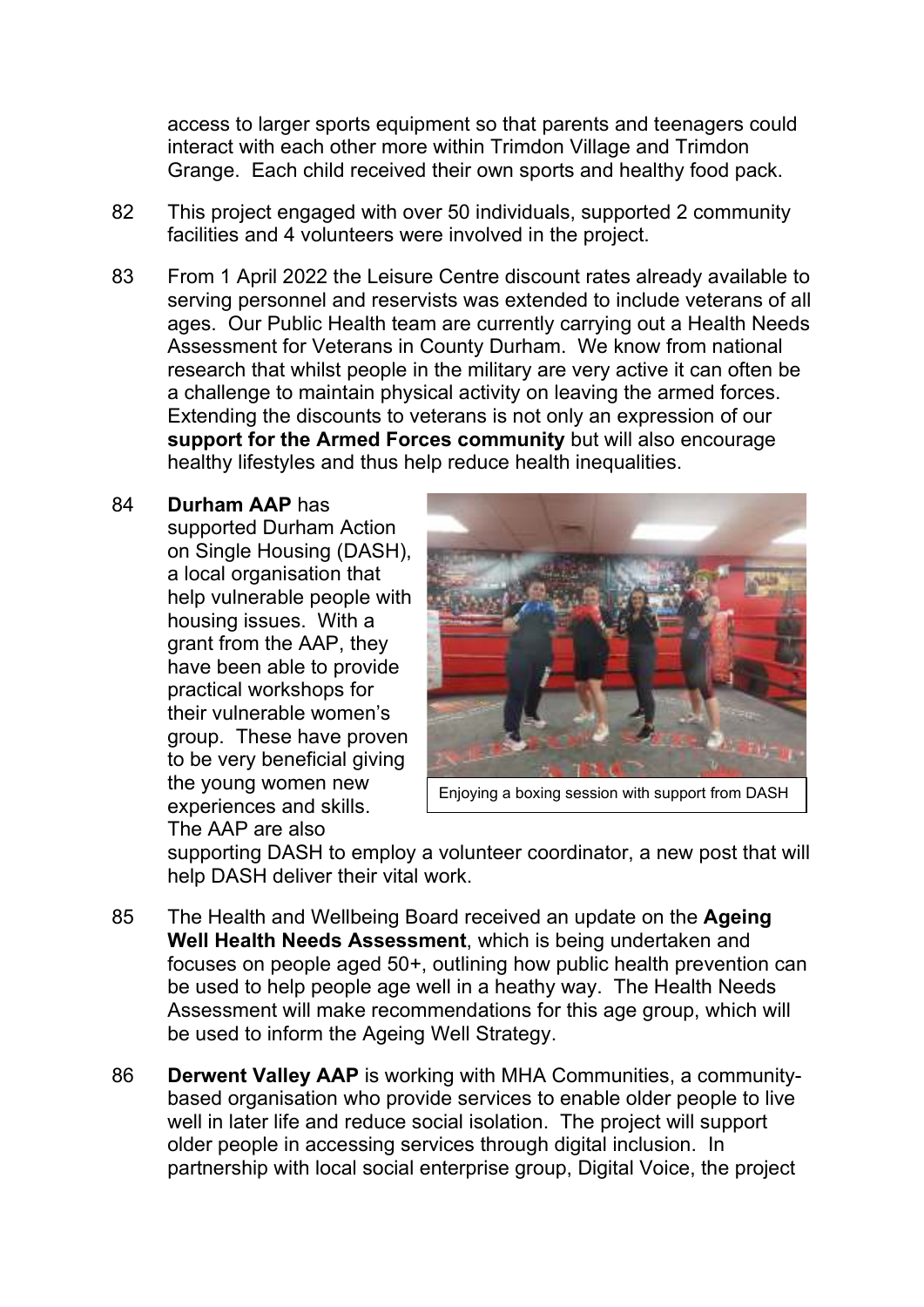will deliver a series of workshops in group settings for residents to work on and each produce a "Digital Lifebook". A Lifebook is a ten-week programme that allows older people to tell their life stories using ipads, music, photographs and memories. The project will enable members to grow in their digital confidence and keep connected through MHA's weekly online activity group, titled 'The Geordie Variety Show', which was born out of the pandemic as a way of keeping connected and providing an array of activities.

- 87 The project aims to address social isolation caused by the Covid-19 pandemic and improve wellbeing by organising creative, social digital storytelling workshops around life stories among peers. The project will also boost participants' digital skills to make them more empowered, independent and resilient, and will be an inroad for some to start going online independently.
- 88 **Mid Durham AAP** has funded the Willowburn Hospice Alternative Therapy project to employ a Complementary Therapist two days per week at Willow Burn Hospice for day service clients and inpatients so that they can deliver therapies to enhance and develop the treatment experience for patients. National research by Kings College London found that good pain and symptom control is one of the issues



Staff from the Willowburn Hospice Alternative Therapy Project in their Christmas jumpers

that is most important to patients with an untreatable palliative diagnosis, and this is what they aim to achieve.

- 89 It is well documented by health research organisations (e.g., Mind, Cancer Research UK, Macmillan, Marie Curie etc) that complementary therapies are beneficial in helping with depression, anxiety and stress, all conditions which are associated with living with a life limiting illness. It is also reported by patients, that following complementary therapy, they have seen the intensity of physical symptoms reduced. Willowburn did not provide these services routinely, however, they now have a volunteer reiki therapist and the patients' feedback shows great positivity for this service.
- 90 As well as meeting a need for patients, they have identified a gap in the current nurses and carers' skills. Training for the staff from a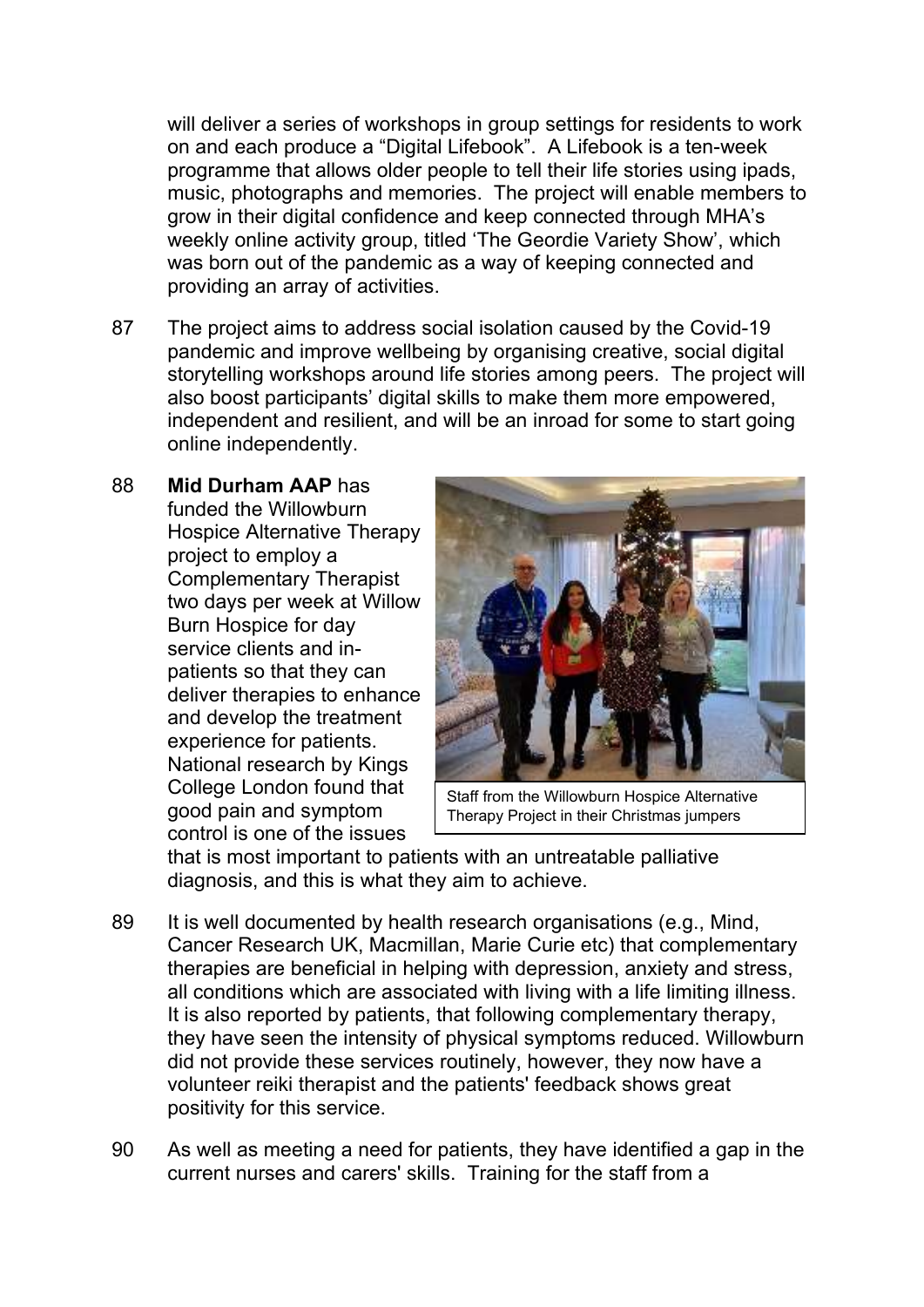complementary therapist would develop their skills and ensure the hospice always has a level of ability to deliver some kind of complementary treatments.

#### **Connected communities**

- 91 Anti-social behaviour is a key priority for the **Safe Durham Partnership**. The multi-agency Anti-Social Behaviour Strategic Group (a subgroup of Safe Durham Partnership) has been reinstated to address the increasing incidents/perceptions of anti-social behaviour across the County. The group will provide leadership, oversight and co-ordinate the response to anti-social behaviour.
- 92 To support this work, funding has been obtained via the AAPs Countywide funding pot to run the Fearless Social Media campaign which is a branch of Crime Stoppers focussing on engaging young people and encouraging anonymous reporting of crime and criminal activity. Fearless resources have been delivered by Police Community Support Officer's in early February and an invite to schools to attend a virtual workshop to promote the use of the resources in schools and also inform of Fearless Workers funded through AAPs who will be able to support schools deliver workshops to young people.
- 93 Durham County Council along with 32 other local authorities across the North East and Yorkshire has been identified as a pilot area by the Home Office and Counter Terrorism Policing for Publicly Accessible Locations/Zones management in relation to protecting people and places from a terrorist attack, which is a part of the Protect Duty expected to be enacted in 2023.
- 94 The Home Office, Department for Levelling Up, Housing & Communities and Counter Terrorism Policing have identified the pilot will start from 1 April and will involve identifying, risk assessing venues and locations and agreeing any actions required in order to stop or mitigate publicly accessing locations across the County from being subject to a terrorist attack.
- 95 Concerns have been expressed to the Home Office about the scale of this work for County Durham without any additional resources however a Protect and Prepare Group will be set up to take forward this work with key partners involved, for example, the police and university.
- 96 The **Horden Together Project** was launched in September 2021 and brings together a range of partners including Durham County Council, Durham Constabulary, County Durham & Darlington Fire Service, Police and Crime Commissioner, Horden Parish Council, East Durham Trust and many others to work together with the community and address the needs of residents of the County Durham village and their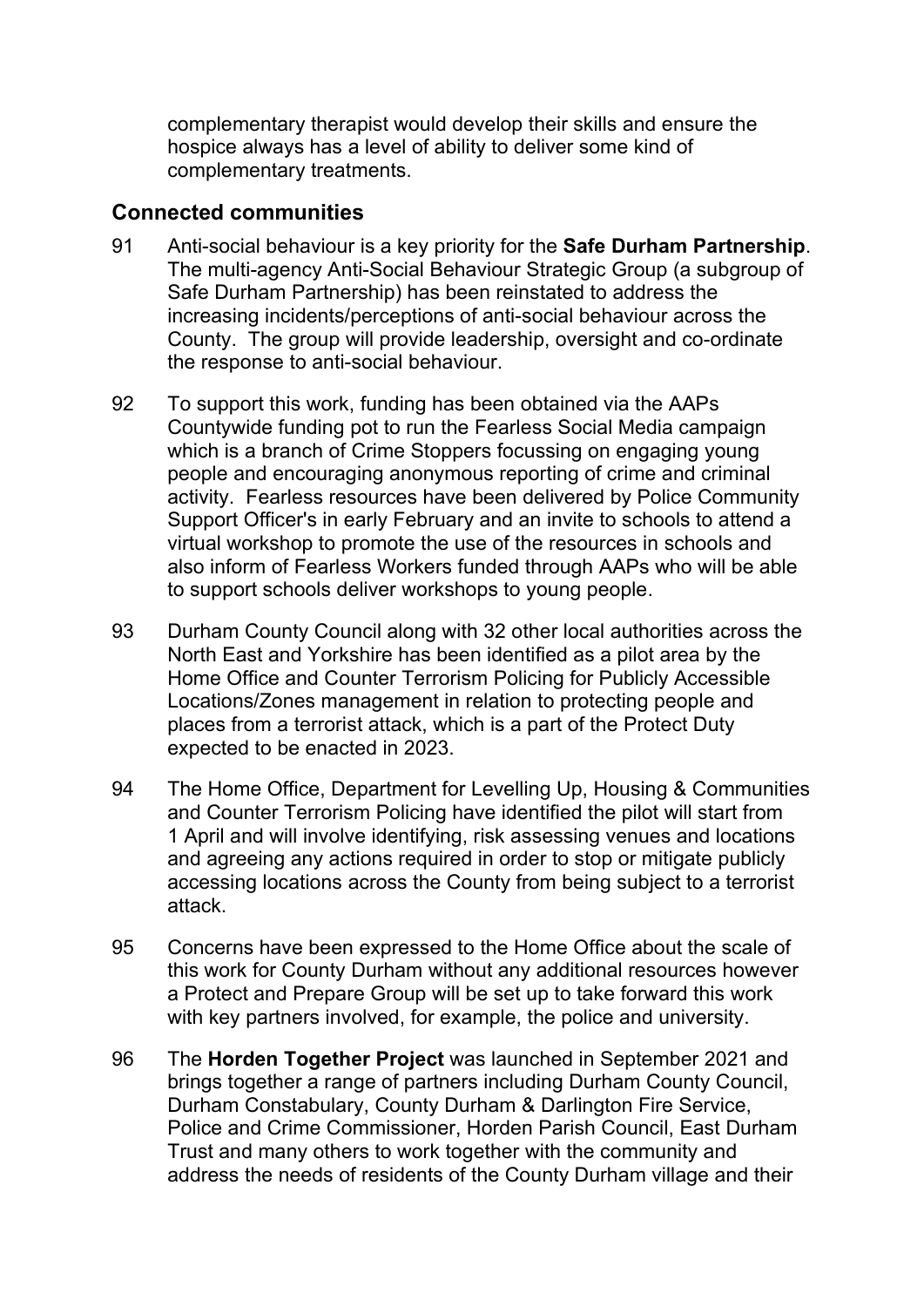priorities. This links into the emerging **County Durham Together** approach to place-based working.

- 97 Over the next three years, the project team, based in a neighbourhood hub, within Horden village will combine efforts to tackle issues such as crime, anti-social behaviour, housing and environmental problems in the village.
- 98 The work of the partnership will complement ongoing regeneration work in the area and support the long-term aspirations of the Horden Masterplan. The masterplan, which was created in 2019, looks to address issues with poor housing, the environment and access to amenities in the village, with a particular focus on the part of the village known locally as the 'numbered streets'.
- 99 Since the launch, partners have been actively working with the local community to identify emerging issues and take action to solve the problems that people say most affect their daily lives. This community engagement has resulted in some positive interventions around the locality particularly in relation to the 'Making Every Adult Matter' (MEAM) Initiative where we are experiencing high demand for support services. In the first six months of the project, there have been over 100 referrals as part of the 'Making Every Adult Matter' (MEAM) Initiative which aims to provide support and better access to services for individuals within the area who are facing multiple disadvantages.
- 100 In addition, the Horden Together project has been chosen as a pilot place under the Department for Levelling Up, Housing and Communities - Partnerships for People and Place programme. £100,000 of funding has been received to further develop 'Theory of Change' proposals which will identify new ways of working across local and central government to deliver innovative, locally led solutions to key challenges that communities face.

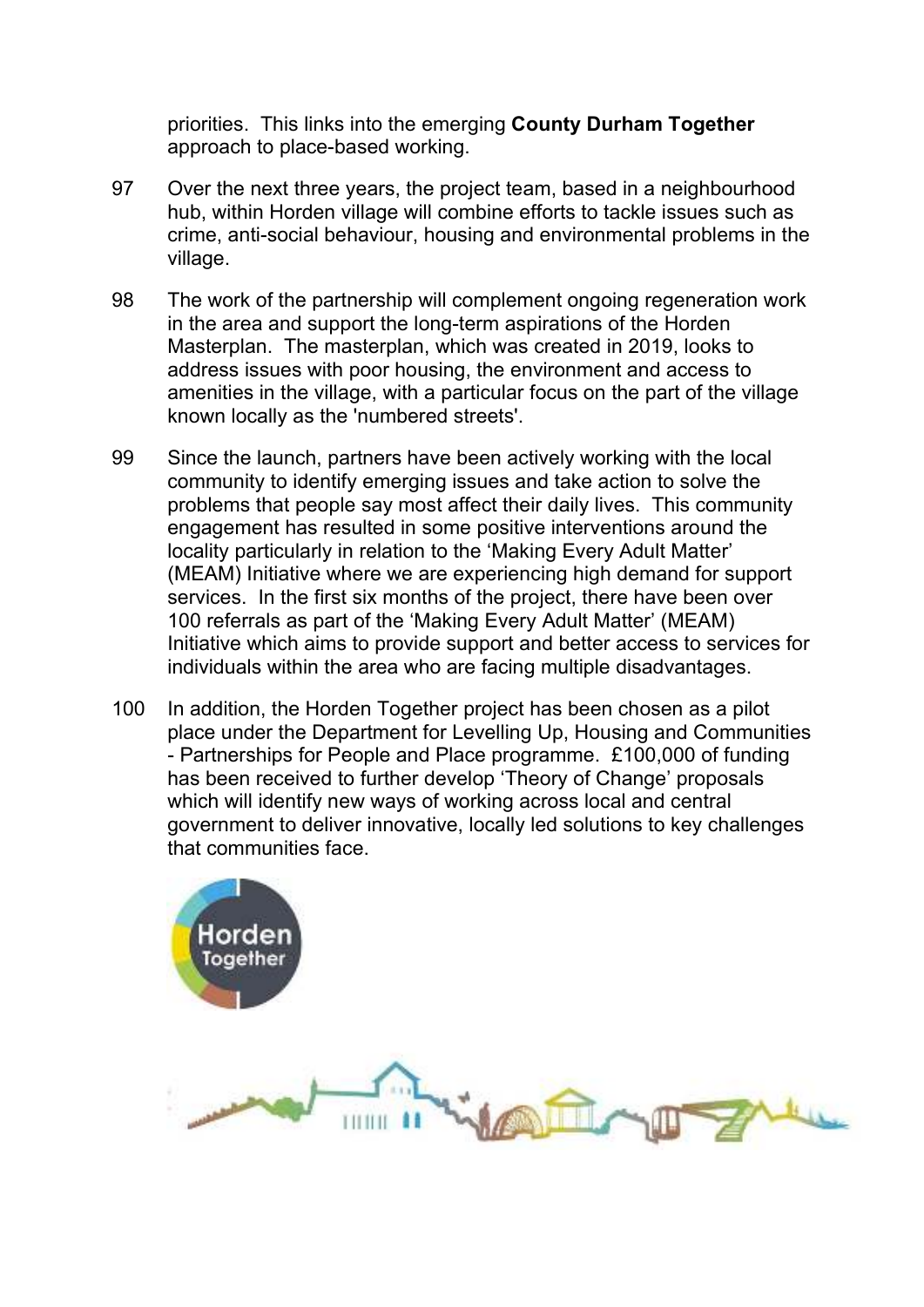101 The **Environment and Climate Change Partnership (ECCP)** adopted the new ECCP Plan 2022-25 at its meeting in March 2022. The plan's strategic objectives are to address the climate change and ecological emergency challenges as they apply to County Durham and promote engagement and activity in our

communities to improve sustainability and health and wellbeing across the county. The plan focuses on four strategic priorities:

- (a) developing a Local Nature Recovery Strategy for County Durham;
- (b) actioning the partnership elements of the new countywide Climate Emergency Response Plan (CERP2);
- (c) engaging with communities to promote environmental action across County Durham;



- (d) increase cross thematic partnership collaboration with the Economic Partnership and the Health and Wellbeing Board.
- 102 The **Environment and Climate Change Partnership's** Ecological Emergency workstream has started to develop a Local Nature Recovery Strategy (LNRS) for County Durham. This is a requirement of the Environment Act 2021, which became law in November last year. Whilst waiting for detailed guidance from the Department for Environment, Food and Rural Affairs (Defra) following the evaluation of the results from the five pilot areas, partners have begun to prepare for the development of the strategy. Two subgroups have been set up to:
	- (a) gather data and evidence to support the development of a Local Habitat Map for the LNRS;
	- (b) draft material towards the statement of biodiversity priorities.
- 103 Durham County Council has been accepted by the Environment Secretary as the 'responsible authority' to lead on the Local Nature Recovery Strategy.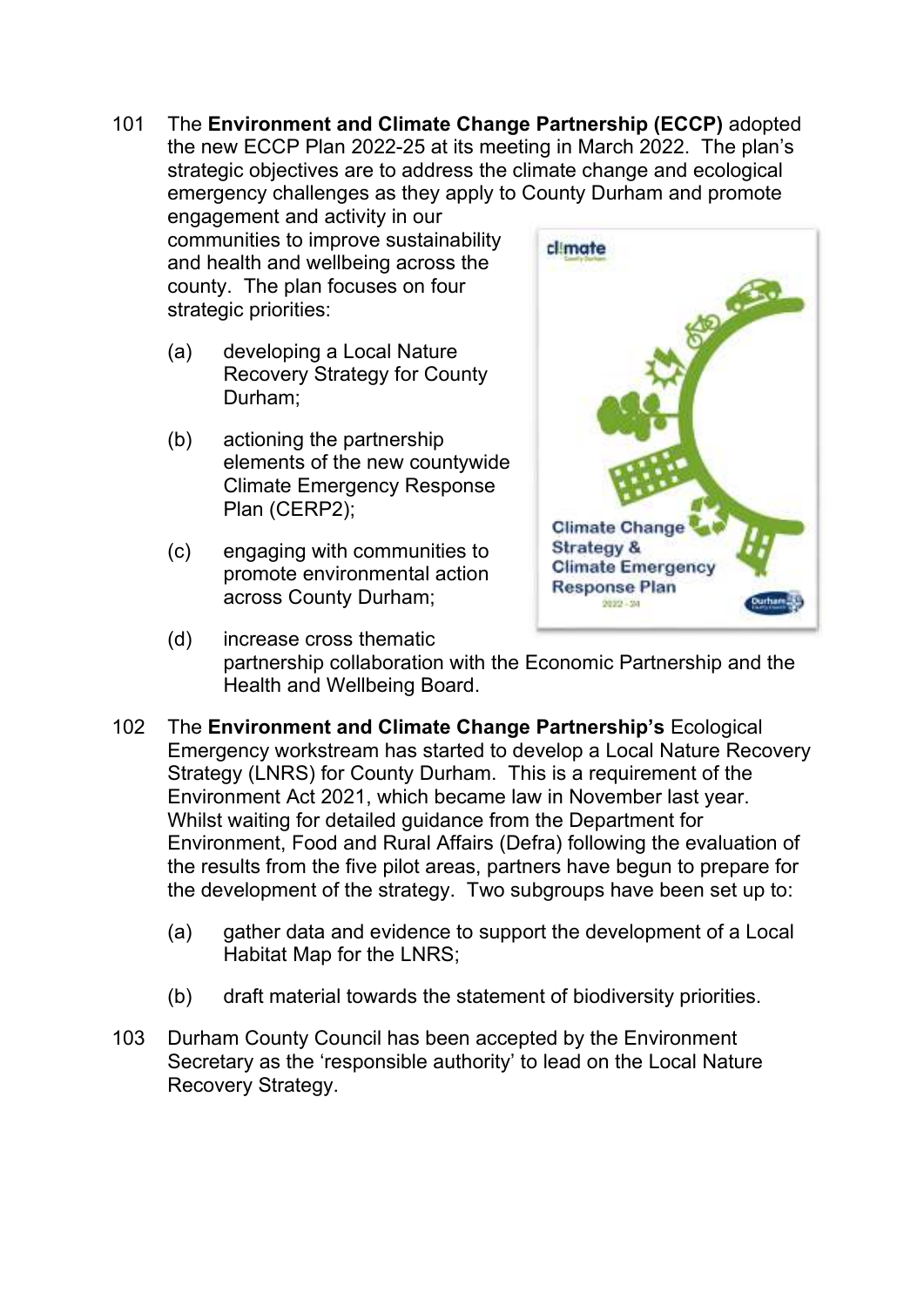- 104 The Local Councils Working Group discussed the issues Climate Change and Ecology Challenges. The **County Durham Association of Local Councils** has expressed a desire to sign the Climate Change Pledge which was welcomed. This will be arranged for later this year. The County Durham Association of Local Councils is also encouraging its members to consider the sustainable management of green spaces and the group discussed the declaration of an Ecological Emergency in the county which has recently been adopted by Cabinet. Future presentations will be made to the Local Councils Working Group on the countywide Climate Emergency Response Plan and the Ecological Emergency, and it was agreed that these are key areas where both tiers of local authority can work closely together.
- 105 To keep our communities connected and support environmental sustainability for our food, **3 Towns AAP** have supported Sunniside Community Association to set up a community Pantry for the village of Sunniside and opening of a community café to provide not only food but also a social opportunity for those in the village. Sunniside hilltop village does not have a shop, café or take-away and only has a limited bus service, creating challenges for some, particularly older people.
- 106 The community pantry, stocking a wide range of food items has been set up by converting storage space into a food pantry with shelves, freezer and fridge. Sunniside Community Shop opened on 10 March 2022.
- 107 The organisation has become a member of Fareshare UK with weekly food deliveries and Fareshare go to Tesco's at Dragonville to collect food surplus 3 times a week, with a similar arrangement with Greggs.
- 108 Local residents are now able to fill a basket with food for a £1 donation and food orders can be delivered to residents who are unable to leave the home.
- 109 The project will save food from landfill, engage, and bring the community together for additional activities, and tackle food poverty whilst providing choice and reducing stigma for the increasing number of local people who now rely on foodbank deliveries to feed themselves and their families.
- 110 The community café has been serving lunches twice a week enabling people of all ages to come together for a nutritious cooked meal, chat, shop at the pantry and engage in other community activities if they wish. The café is an enormous success, and they are now excited to use food collections to maintain the café.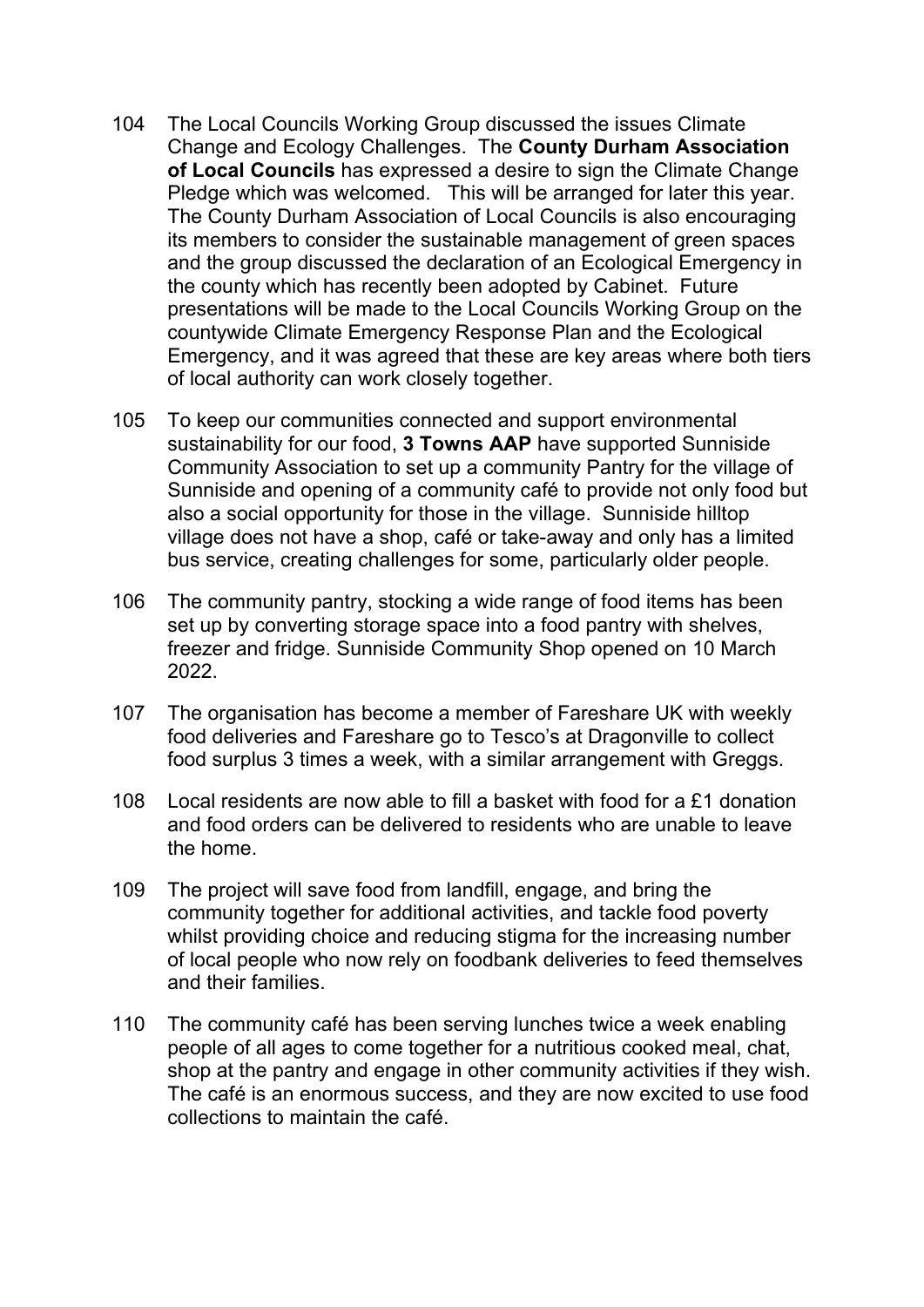- 111 Funding also paid for a baking/cooking tutor, 3 hours a week and several baking classes have already ran with 3 groups in the community. It now has demand for parent/carer and child baking classes.
- 112 The **Bread-and-Butter Thing** is a food surplus redistribution charity offering an affordable food service which helps to make life more affordable for people on a low income, builds stronger communities and reduces food waste using an innovative and self-sustaining approach to the redistribution of surplus food and non-food items.
- 113 Its long-term aim is to address the premiums that people in poverty pay for everyday essentials simply because of their personal circumstances. It works in collaboration with local partners and national networks to create bespoke packages of support for our local communities - offering advice and practical solutions for dealing with debt, managing utilities, accessing mental health support and available grants and funding.
- 114 Volunteers are at the heart of the operation, with almost 200 volunteers working with it each week. This has been recognised formally by a Queen's Award for Voluntary Service.
- 115 **Teesdale AAP**, provided Teesdale Sailing Club with funding along with match funding from the Council's BEEP team which will help the club provide off grid solar power to the Clubhouse. Teesdale Sailing Club is based at Grassholme Reservoir and the Clubhouse is an old stone building which was used by the construction workers of the reservoir dam wall many years ago. The facility is a well-used resource for the Dales with local groups and tourists regularly participating in water sport activities.
- 116 Junction 7 secured funding through **Great Aycliffe and Middridge AAP** to complete renovations to their garden area, with essential garden refurbishment works and providing equipment and furniture to make the space more user friendly.
- 117 Enhancing the space has provided a great place for the community to come together, to share and learn new skills, whilst also growing fresh local produce. The garden is helping to provide a multitude of therapeutic and wellbeing benefits to all residents and user groups. Junction 7 has also received support from the local Veterans Hub which made contact and offered support from its members with various skills such as carpentry, joinery and gardening, for some of the 'trickier' jobs in the garden.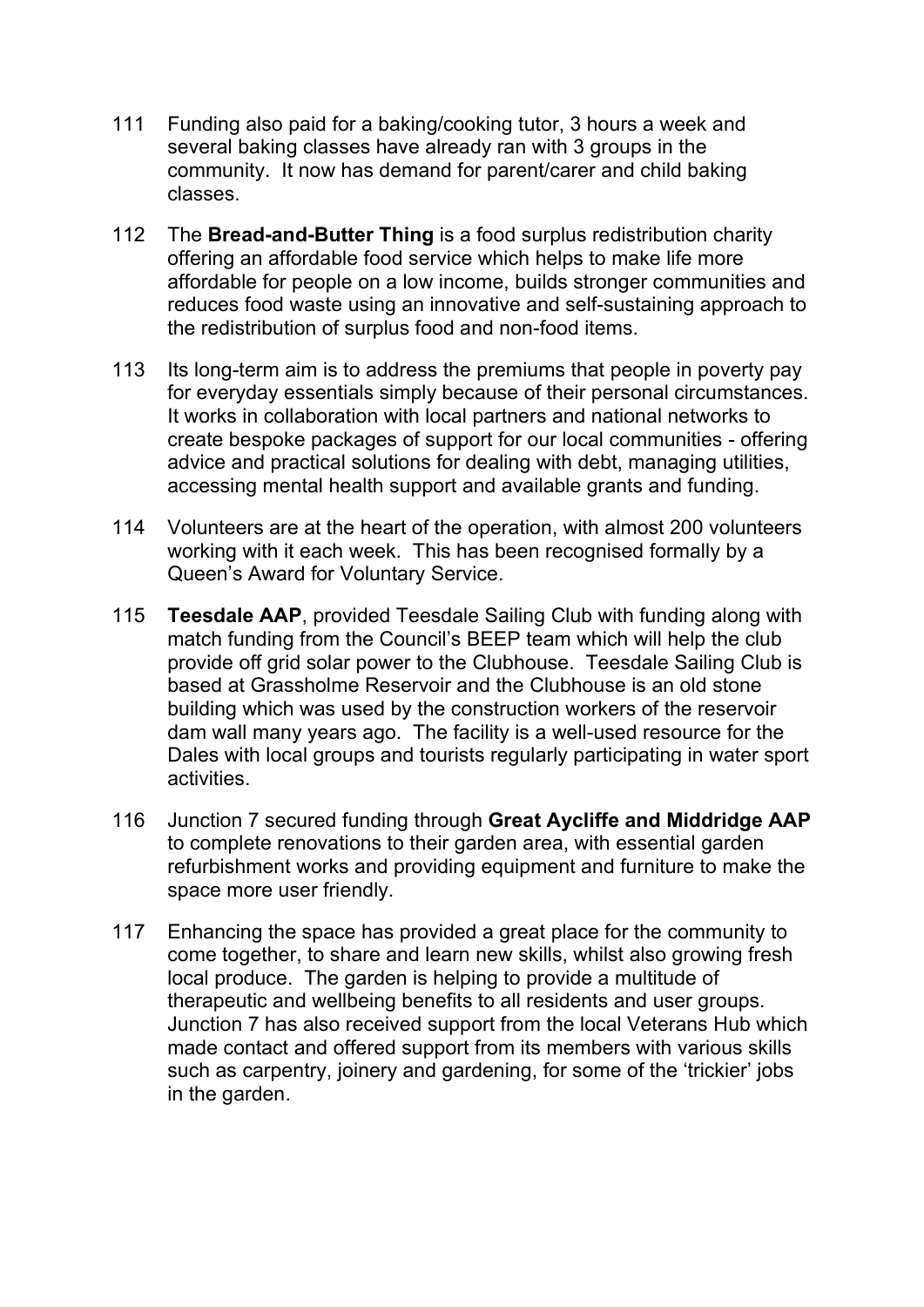- 118 Following the success of the Through Soldiers' Eyes Exhibition held last Autumn which attracted nearly 9,000 visitors, our Community Arts Team has developed an 'Art of Wellbeing' legacy programme with support from both Covid Outbreak Management Fund and the AAPs. The programme provides a range of creative engagement activities to support the transition and integration into civilian life for veterans and their families and provide engagement for family members when partners are deployed. Feedback received has included: "For me it has opened doorways to recovery and a hoped-for better life" and "it gave me a purpose and a new beginning . . . raised my sense of self-worth".
- 119 A number of AAPs have focused on community resilience work, particularly in response to recent storm events. Storm Arwen left a majority of Weardale residents without a permanent electricity supply for 10 days and to compound the lack of electricity to resident homes, communication was affected as mobile phone masts were down, with British Telecom lines and internet where also interrupted.
- 120 To support community resilience, **Weardale AAP** is currently working with four hamlets to work up a localised resilience plan, working with our Civil Contingencies Unit and Environment Agency colleagues. Working holistically and at the pace of the group, a training course has been developed working is also ongoing in engaging Village Hall committees to look at building resilience.
- 121 Partners from the **Environment and Climate Change**

**Partnership's** Place, Health and Community workstream supported DCC to run a non-designated heritage assets project. These heritage assets are buildings, archaeological sites, street furniture, maritime, landscapes, monuments etc. that have heritage value but are not nationally designated. The group encouraged the people of County Durham to identify and tell the council what nationally unrecognised heritage was important to them, needed protecting



A non-designated heritage asset in Shildon

and which they value most for inclusion on list. DCC has received £60,000 in funding to deliver the project.

122 The North East Community Forest Partnership, which works with the **Environment and Climate Change Partnership's** Ecological Emergency workstream has secured £480,000 from Defra's Nature for

#### **EUSTON STATION GATES SHILDON**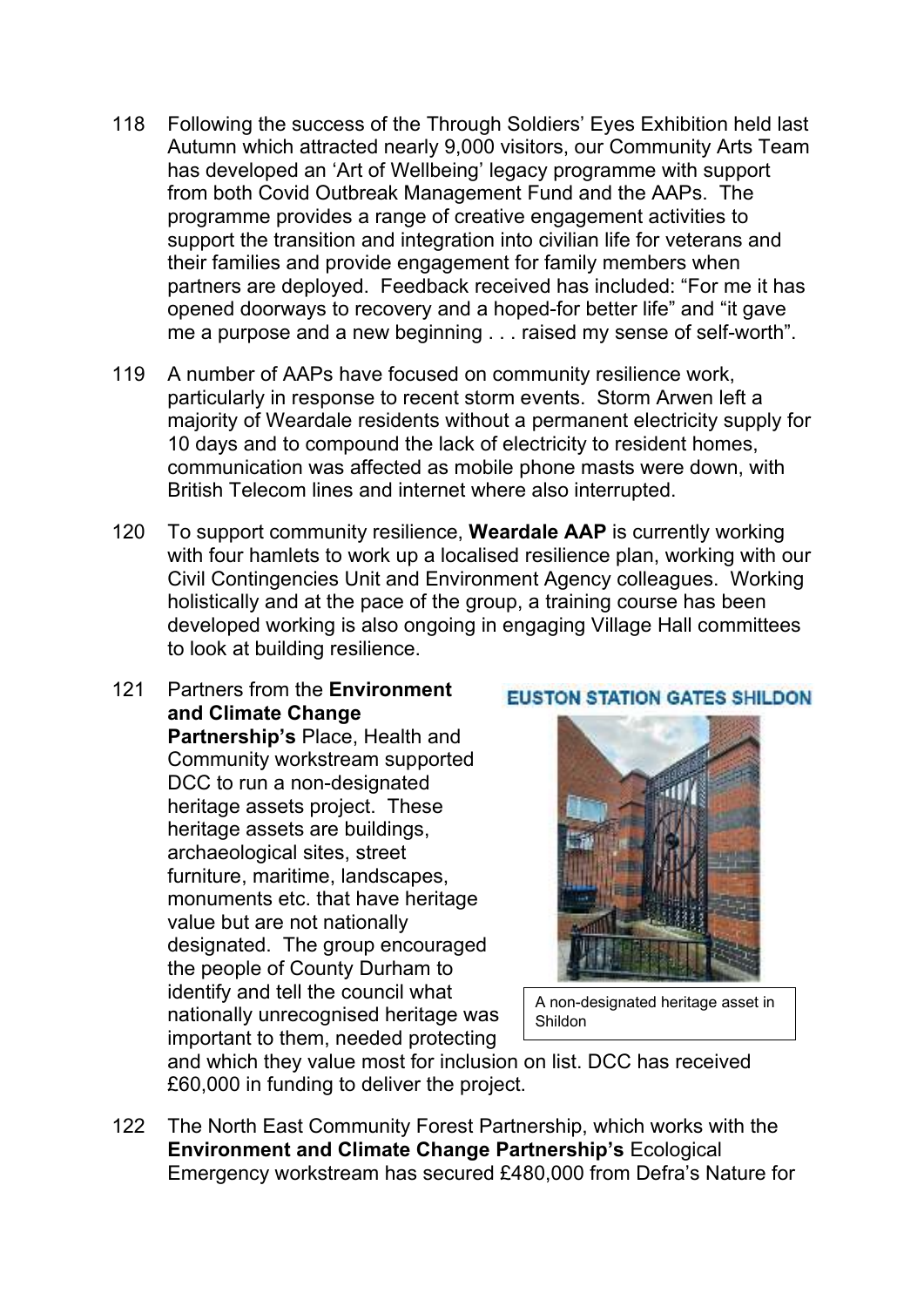Climate Fund. This will enable thousands of trees to be planted across County Durham. A Forest Team, hosted by Newcastle City Council, will deliver the planting working with local partners. In addition, an extra £6,000 of funding from the Trees for Climate fund has been received to support the establishment of 10 hectares of woodland under the Durham Woodland Creation programme to celebrate the Queen's Platinum Jubilee in June.

123 A partnership made up of members from the **Environment and Climate Change Partnership's** Ecological Emergency workstream, DCC's Low Carbon Team and Durham Community Action (DCA), along with representatives of the local community in Horden, the East Durham Trust and East Durham Business Services supported



The land in Horden being investigated as a site to generate minewater renewable heat

a scoping study into the minewater heat at Horden to see if it could be used as a renewable heat source.

124 Working with the help of a specialist consultancy, District Eating, DCA had a brief to see if it was viable to use the heat generated as an energy source for community food growing in greenhouses. It discovered that there is a substantial body of usable heat at Horden, likely to be about 1.36 MW. An action group has been formed to take the work forward.

## **Conclusion**

- 125 As we adapt and learn to live safely with Covid-19 we will protect and enable our communities at greatest risk from Covid-19 and its consequences to live a healthy and fulfilled life. We will continue to work in partnership to enable the recovery and further progress of education, economic activity and social connectivity as well as strengthening system-wide prevention and preparedness for future waves and learn the lessons of the Covid-19 pandemic.
- 126 Our relationships with other agencies and with our communities are built on a robust foundation and will continue to provide a basis for improving outcomes for our local people through this difficult time.

## **Background papers**

None.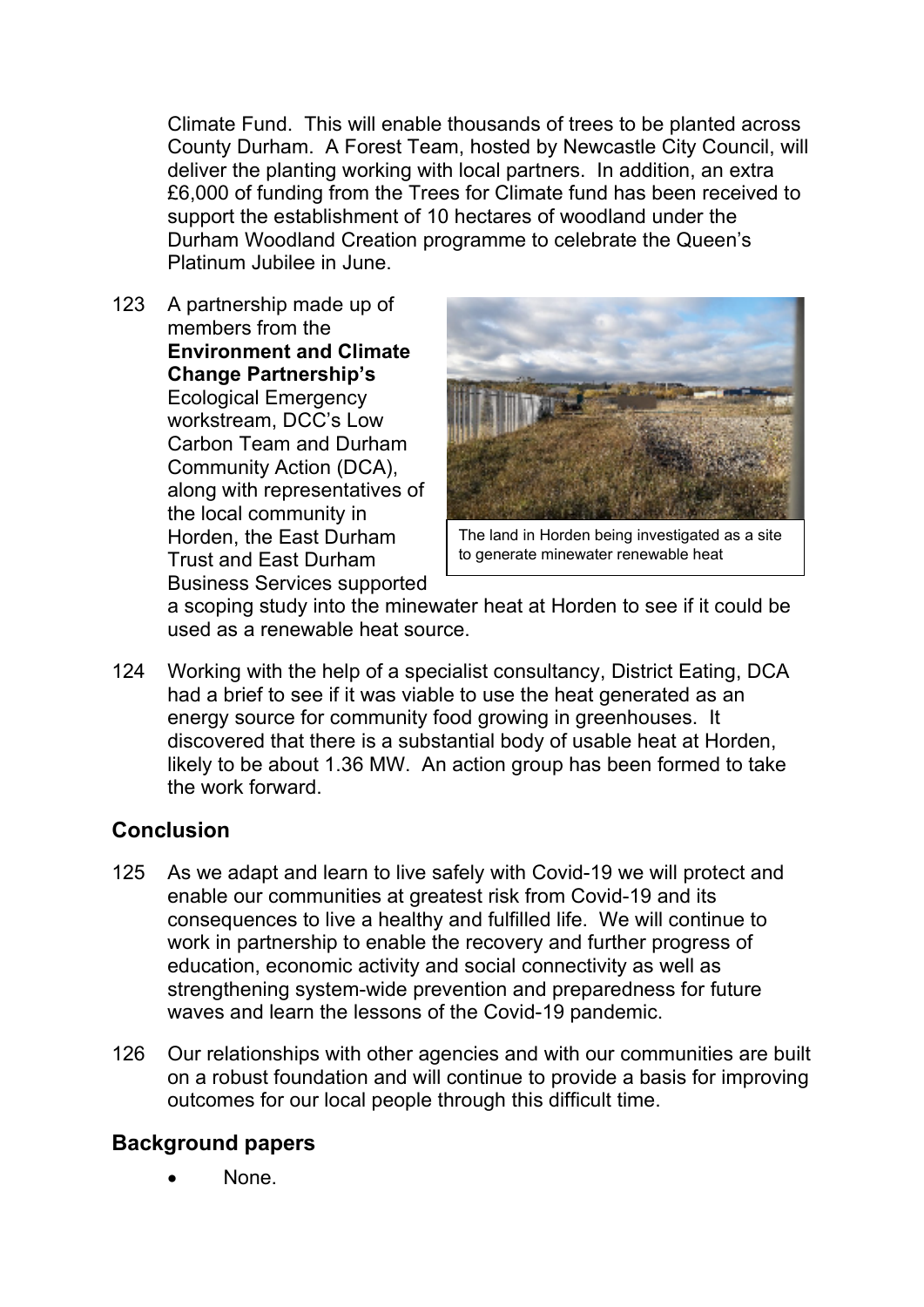## **Other useful documents**

• None.

## **Author**

Julie Bradbrook Tel: 03000 267325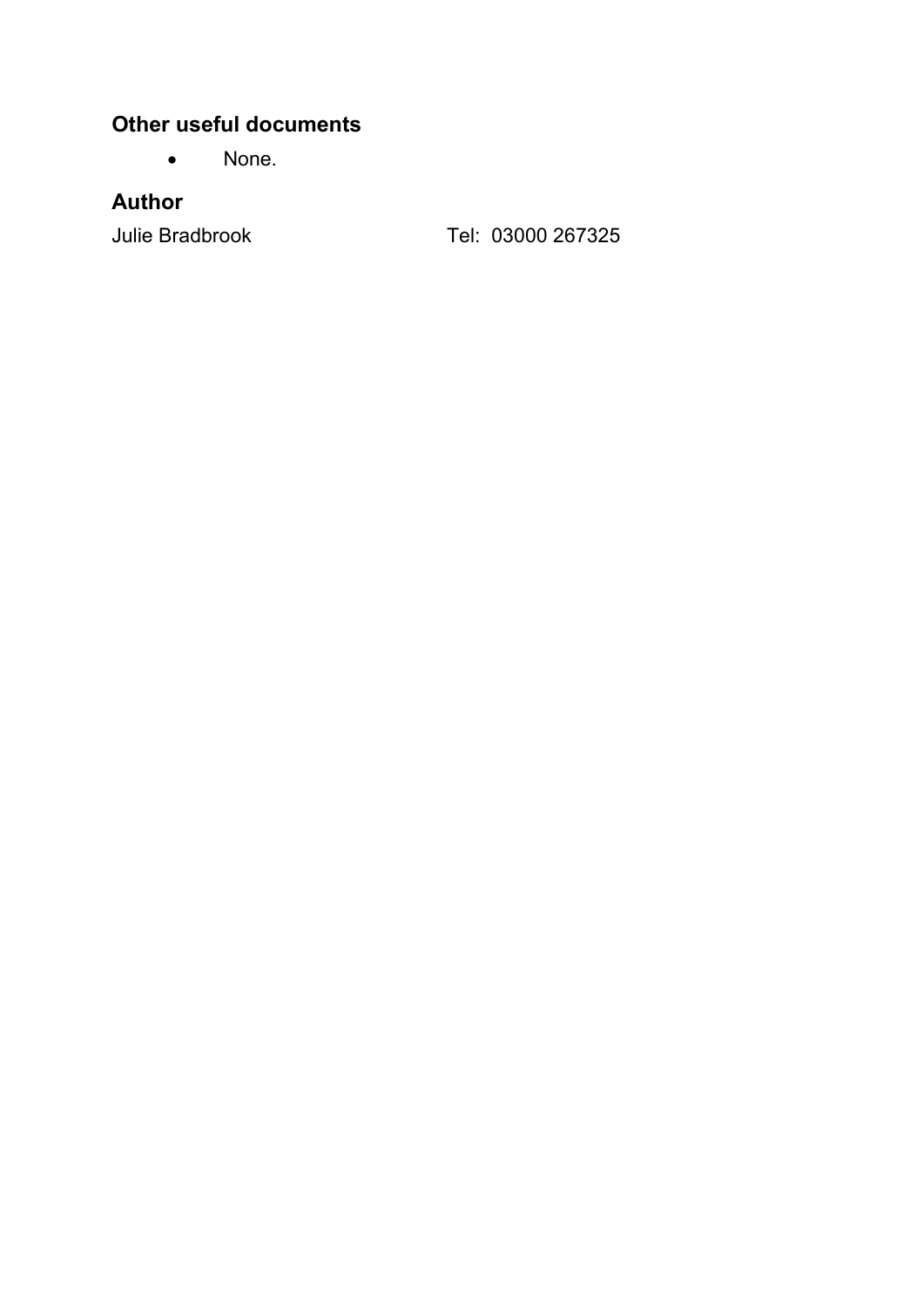## **Appendix 1: Implications**

#### **Legal Implications**

None.

## **Finance**

Area and neighbourhood budgets are utilised and delivered through the 14 AAPs and ensure the Council (and AAPs) receive improved information on the outputs achieved through use of locality budgets.

#### **Consultation**

The County Durham Partnership framework is a key community engagement and consultation function of the Council and its partners. The recommendations in the report are based on extensive consultation with AAP partners.

# **Equality and Diversity / Public Sector Equality Duty**

The actions set out in this report aim to ensure equality and diversity issues are embedded within the thematic partnerships and the working practice of AAPs.

## **Climate Change**

This is recognised throughout partnership activities.

#### **Human Rights**

None.

#### **Crime and Disorder**

The Crime and Disorder Act 1998 placed a statutory duty on local authorities to form a Community Safety Partnership (CSP) to tackle crime, disorder, antisocial behaviour, substance misuse, other behaviour adversely affecting the local environment and to reduce re-offending. In County Durham, the CSP is the Safe Durham Partnership.

## **Staffing**

None.

## **Accommodation**

None.